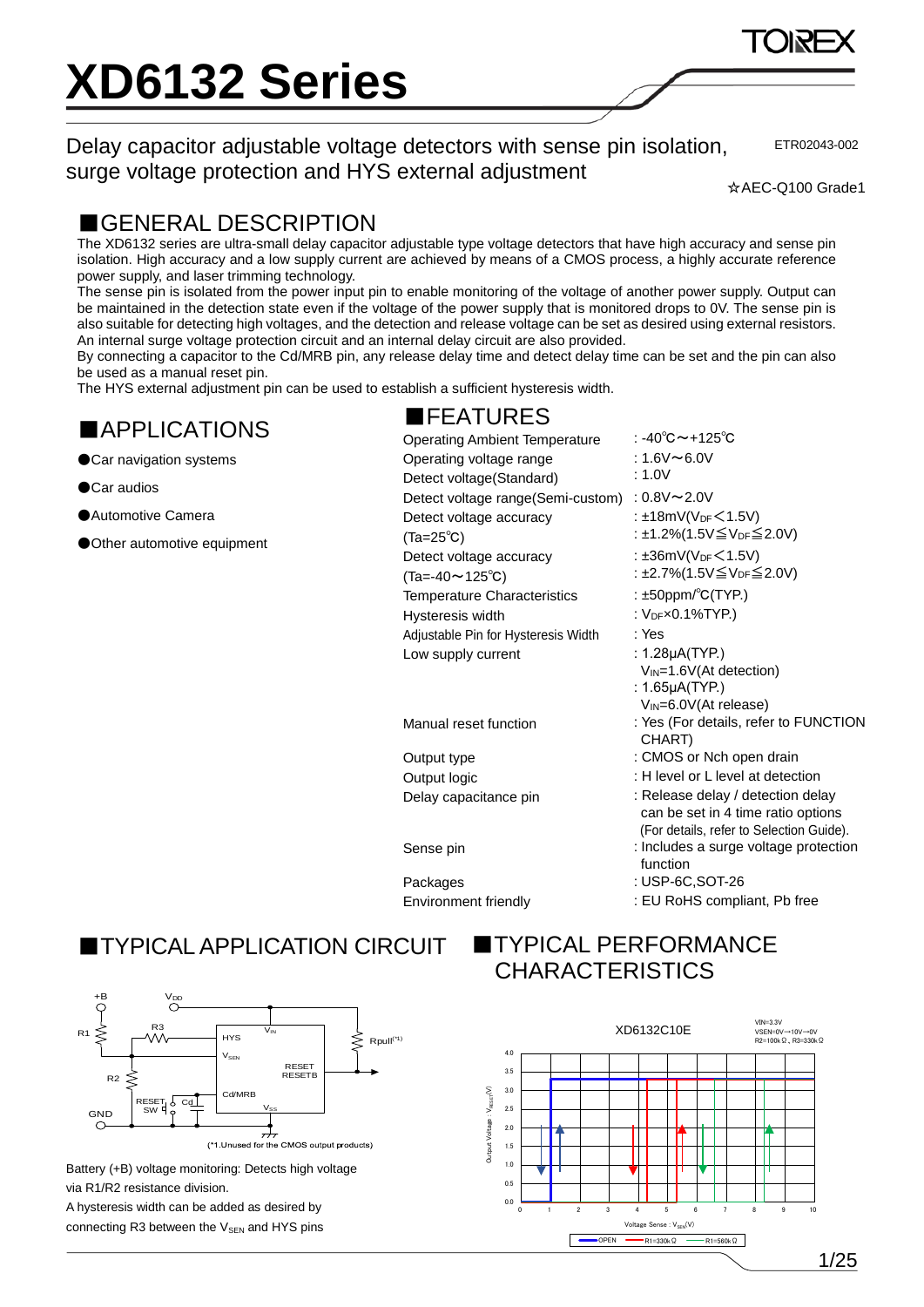(For details, refer to OPERATIONAL DESCRIPTION).

#### ■BLOCK DIAGRAMS



(1)XD6132C Series A/B/C/D type (RESET OUTPUT: CMOS/Active High)

\* Diodes inside the circuit are an ESD protection diode and a parasitic diode.



(2)XD6132C Series E/F/H/K type (RESETB OUTPUT: CMOS/Active Low)

\* Diodes inside the circuit are an ESD protection diode and a parasitic diode.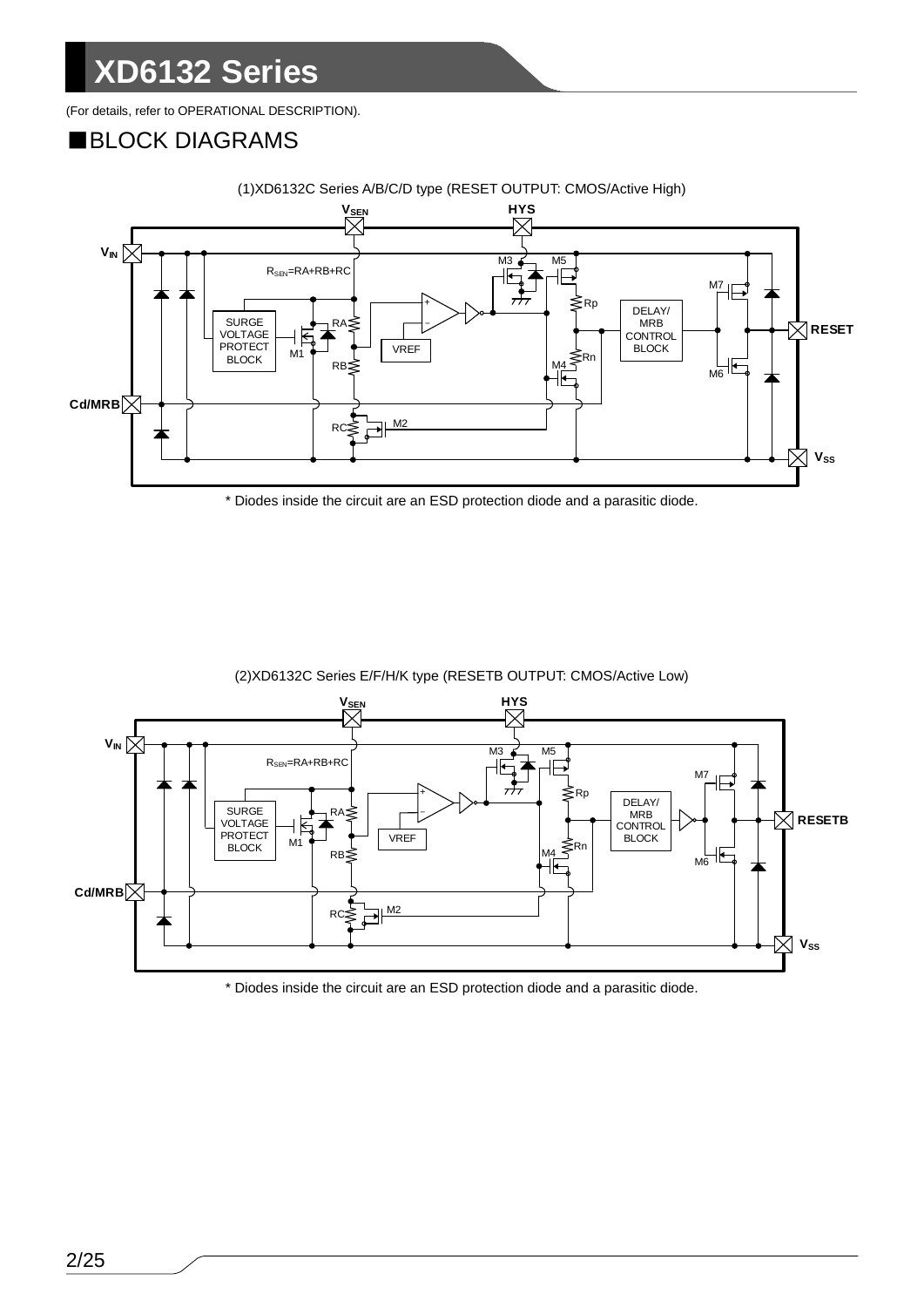### ■BLOCK DIAGRAMS (Continued)



\* Diodes inside the circuit are an ESD protection diode and a parasitic diode.



(4)XD6132N Series E/F/H/K type (RESETB OUTPUT: Nch open drain/Active Low)

\* Diodes inside the circuit are an ESD protection diode and a parasitic diode.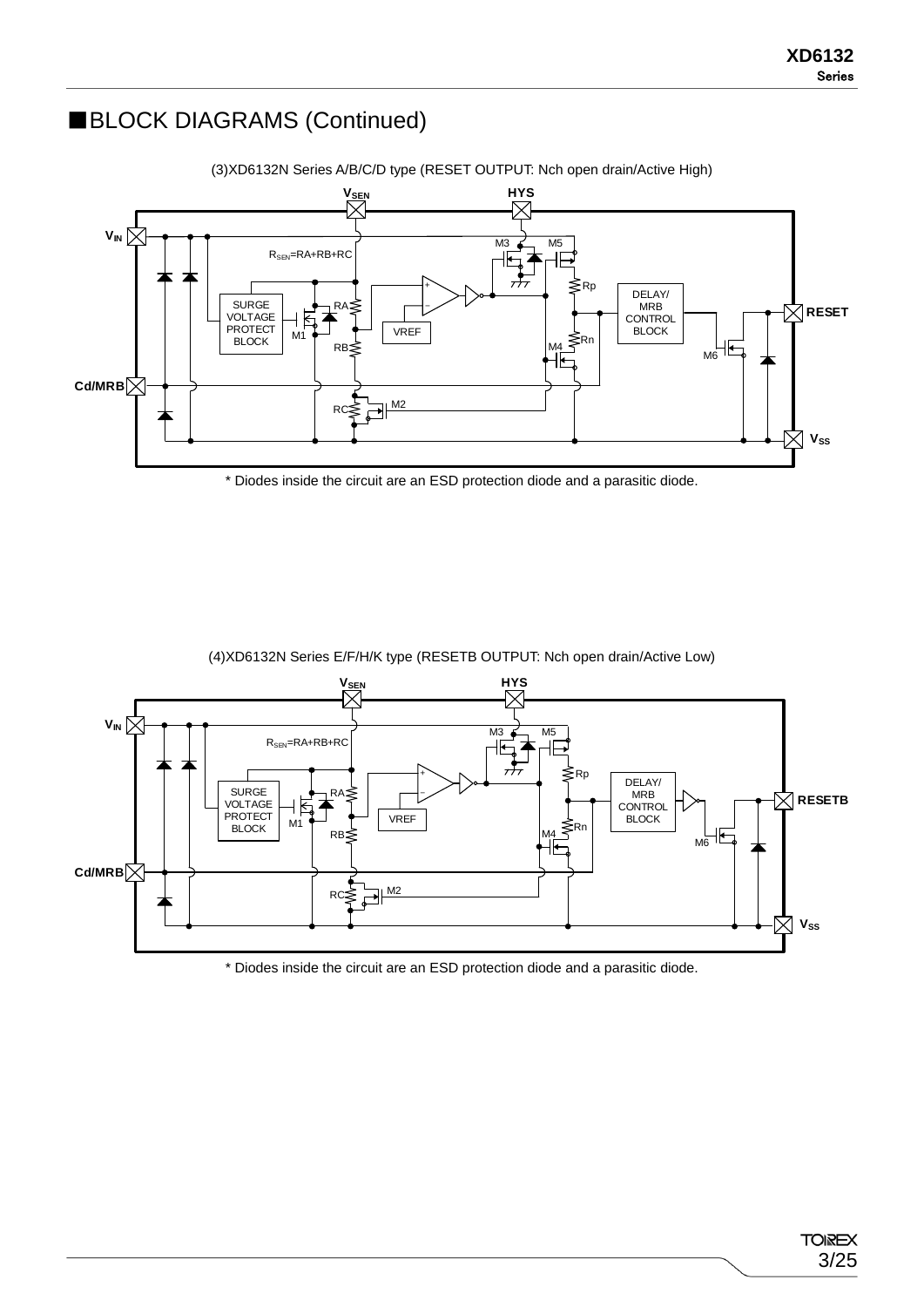### ■PRODUCT CLASSIFICATION

#### ●Ordering Information

XD6132①②③④⑤⑥-⑦(\*1)

| <b>DESIGNATOR</b> | <b>ITEM</b>                 | <b>SYMBOL</b>                                     | <b>DESCRIPTION</b>              |  |  |
|-------------------|-----------------------------|---------------------------------------------------|---------------------------------|--|--|
|                   |                             | C                                                 | <b>CMOS</b> output              |  |  |
| ➀                 | <b>Output Configuration</b> | N                                                 | Nch open drain output           |  |  |
| (2)3              | Detect Voltage              | e.g. $1.0V \rightarrow Q=1$ , $Q=0$<br>$10^{(*)}$ |                                 |  |  |
| $\left( 4\right)$ | Type                        | $A \sim K$                                        | <b>Refer to Selection Guide</b> |  |  |
|                   |                             | MR-Q                                              | SOT-26 (3,000pcs/Reel)          |  |  |
| $56 - 7^{(1)}$    | Packages (Order Unit)       | ER-Q                                              | USP-6C (3,000pcs/Reel)          |  |  |

(\*1) The "-Q" suffix denotes "AEC-Q100" and "Halogen and Antimony free" as well as being fully EU RoHS compliant. (\*2) For other output voltages, please contact your local Torex sales office or representative. The output voltage optional range is 0.8V to 2.0V.

#### ●Selection Guide

| Part No.   | Output<br>Configuration | Detect Voltage | <b>RESET/RESETB</b><br><b>OUTPUT</b> |         | DELAY(Rp:Rn)                 | <b>HYSTERESIS</b> |
|------------|-------------------------|----------------|--------------------------------------|---------|------------------------------|-------------------|
| XD6132C10A |                         | 1.0V           | Active High (*3)                     | 1:0     | $144k\Omega:0\Omega$         | $0.1\%$ (TYP.)    |
| XD6132C10B |                         |                |                                      | 1:0.125 | $144k\Omega$ : 18k $\Omega$  |                   |
| XD6132C10C |                         |                |                                      | 1:1     | $144k\Omega$ : 144k $\Omega$ |                   |
| XD6132C10D |                         | 1              |                                      | 2:1     | $288k\Omega$ : 144k $\Omega$ |                   |
| XD6132C10E | <b>CMOS output</b>      | 1              | Active Low <sup>(*3)</sup>           | 1:0     | $144k\Omega:0\Omega$         |                   |
| XD6132C10F |                         |                |                                      | 1:0.125 | $144k\Omega:18k\Omega$       |                   |
| XD6132C10H |                         |                |                                      | 1:1     | $144k\Omega$ : 144k $\Omega$ |                   |
| XD6132C10K |                         |                |                                      | 2:1     | $288k\Omega$ : 144k $\Omega$ |                   |
| XD6132N10A |                         |                | Active High (*3)                     | 1:0     | $144k\Omega:0\Omega$         |                   |
| XD6132N10B |                         |                |                                      | 1:0.125 | $144k\Omega$ : 18k $\Omega$  |                   |
| XD6132N10C |                         |                |                                      | 1:1     | $144k\Omega$ : 144k $\Omega$ |                   |
| XD6132N10D | Nch open drain          |                |                                      | 2:1     | $288k\Omega$ : 144 $k\Omega$ |                   |
| XD6132N10E | output                  |                | Active Low <sup>(*3)</sup>           | 1:0     | $144k\Omega:0\Omega$         |                   |
| XD6132N10F |                         |                |                                      | 1:0.125 | $144k\Omega$ : 18k $\Omega$  |                   |
| XD6132N10H |                         |                |                                      | 1:1     | $144k\Omega$ : 144k $\Omega$ |                   |
| XD6132N10K |                         |                |                                      | 2:1     | $288k\Omega$ : 144k $\Omega$ |                   |

(\*3) "Active High" is H level when detection occurs, and "Active Low" is L level when detection occurs.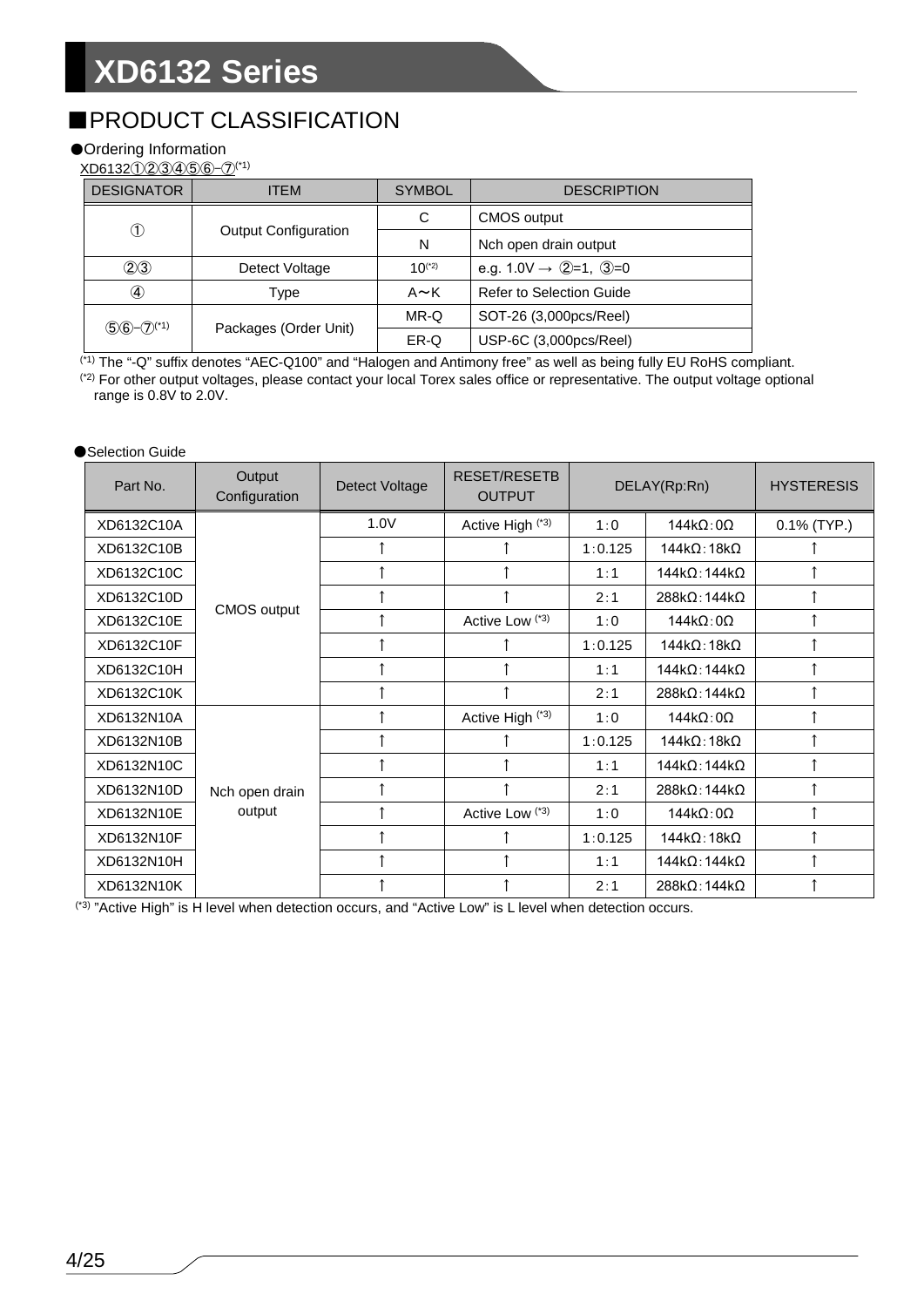#### ■PIN CONFIGURATION

●A/B/C/D type



\*The dissipation pad for the USP-6C package should be solder-plated in reference mount pattern and metal masking so as to enhance mounting strength and heat release. If the pad needs to be connected to other pins, it should be connected to Vss (No.5) pin.

|                | <b>PIN NUMBER</b> | <b>PIN NAME</b>        | <b>FUNCTIONS</b>                                      |  |  |
|----------------|-------------------|------------------------|-------------------------------------------------------|--|--|
| <b>SOT-26</b>  | USP-6C            |                        |                                                       |  |  |
|                | 3                 | V <sub>IN</sub>        | Power Input                                           |  |  |
| $\overline{2}$ | 2                 | <b>RESETB</b>          | Reset Output (Active Low) <sup>(*1)</sup>             |  |  |
|                |                   | <b>RESET</b>           | Reset Output (Active High) <sup>(*1)</sup>            |  |  |
| 3              |                   | <b>HYS</b>             | Adjustable Pin for Hysteresis Width                   |  |  |
| 4              | 6                 | <b>V<sub>SEN</sub></b> | <b>Voltage Sense</b>                                  |  |  |
| 5              | 5                 | <b>Vss</b>             | Ground                                                |  |  |
| 6              | 4                 | Cd/MRB                 | Adjustable Pin for Delay Time/<br><b>Manual Reset</b> |  |  |

#### ■PIN ASSIGNMENT

(\*1) Refer to the ④ in Ordering Information table.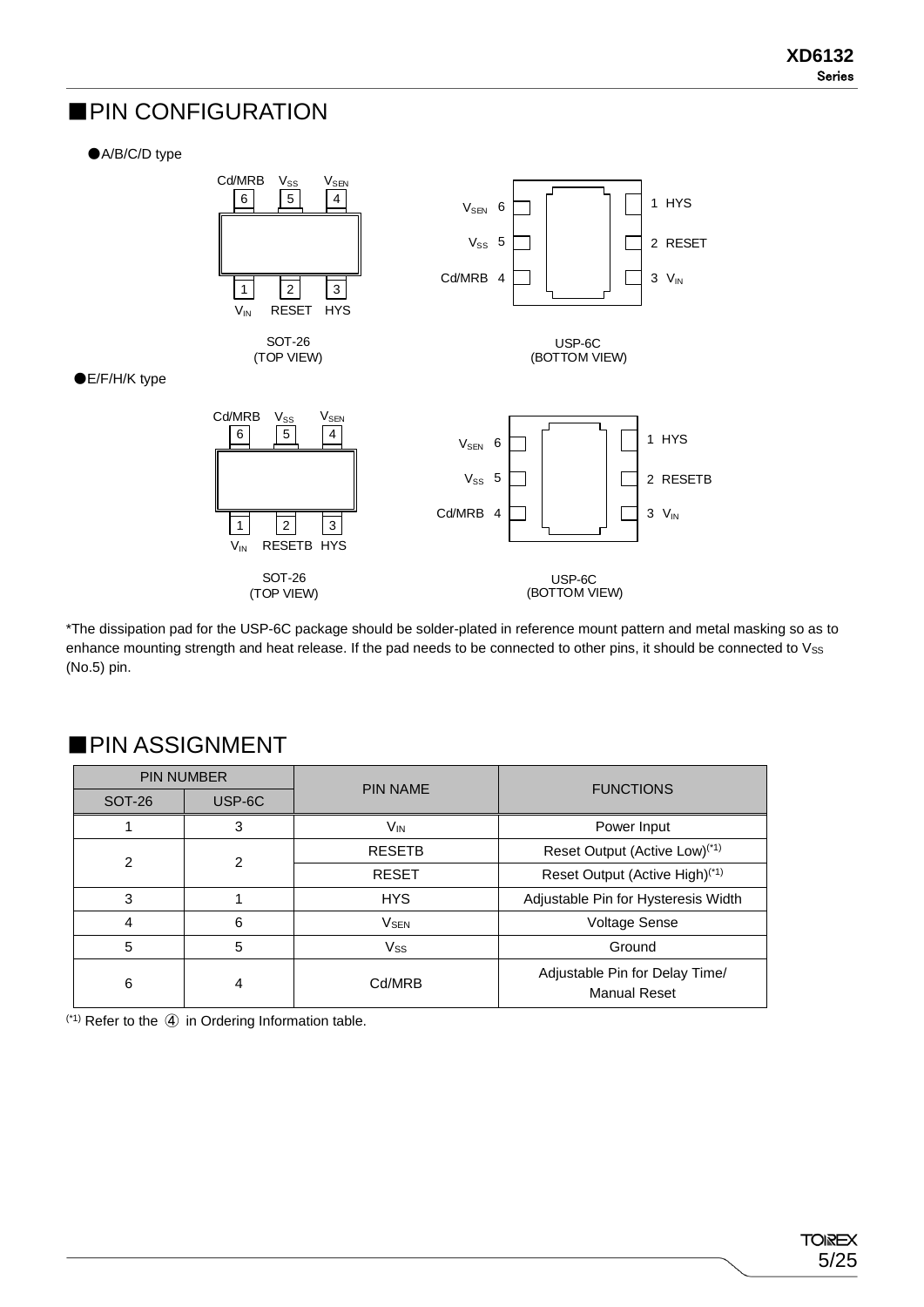### ■FUNCTION CHART

| <b>PIN</b><br><b>NAME</b> | <b>SIGNAL</b> | <b>STATUS</b>                            |
|---------------------------|---------------|------------------------------------------|
|                           |               | <b>Forced Reset</b>                      |
| Cd/MRB                    | н             | For details, refer to " Function Chart " |
|                           | OPEN          | <b>Normal Operation</b>                  |

#### ●Function Chart 1.6V≦VIN≦6.0V

|                                                      |                                         | <b>Transition of VRESETB Condition</b> | <b>Transition of VRESET Condition</b> |  |  |
|------------------------------------------------------|-----------------------------------------|----------------------------------------|---------------------------------------|--|--|
| <b>V<sub>SEN</sub></b>                               | <b>V<sub>Cd/MRB</sub></b>               | TYPE:A/B/C/D/L                         | TYPE:E/F/H/K/M                        |  |  |
|                                                      | $V_{\text{Cd/MRB}} \leq V_{\text{MRL}}$ | Reset (High Level) <sup>(*2)</sup>     | Reset (Low Level) <sup>(*1)</sup>     |  |  |
| $V_{\text{SEN}} \geq V_{\text{DF}} + V_{\text{HYS}}$ | $V_{\text{Cd/MRB}} \geq V_{\text{MRH}}$ | Release (Low Level) <sup>(*1)</sup>    | Release (High Level) <sup>(*2)</sup>  |  |  |
|                                                      | $V_{\text{Cd/MRB}} \leq V_{\text{MRL}}$ | Reset (High Level) <sup>(*2)</sup>     | Reset (Low Level) <sup>(*1)</sup>     |  |  |
| $V_{\text{SEN}}{\leq}V_{\text{DF}}$                  | $V_{\text{Cd/MRB}} \geq V_{\text{MRH}}$ | Undefined $(1, 3)$                     | Undefined $(1, 3)$                    |  |  |

<sup>(\*1)</sup> CMOS output:  $V_{IN} \times 0.1$  or less, N-ch open drain output, pull-up voltage  $\times 0.1$  or less.

<sup>(\*2)</sup> CMOS output:  $V_{IN} \times 0.9$  or higher, N-ch open drain output, pull-up voltage  $\times 0.9$  or higher.

(\*3) For details,refer to ■OPERATIONAL DESCRIPTION<Manual reset function>.

Note: If used with  $V_{IN}$   $\leq$  V<sub>SEN</sub>, the surge protection circuit will activate. Use with  $V_{IN} \geq V_{SEN}$ .

### ■ABSOLUTE MAXIMUM RATINGS

| IADƏULU I E İNAXIMUNI KATINGƏ         |               |                        |               | $Ta=25^\circ C$                         |              |
|---------------------------------------|---------------|------------------------|---------------|-----------------------------------------|--------------|
| <b>PARAMETER</b>                      |               | <b>SYMBOL</b>          |               | <b>RATINGS</b>                          | <b>UNITS</b> |
| Input Voltage                         |               | <b>V<sub>IN</sub></b>  |               | $-0.3 \rightarrow +7.0$                 | $\vee$       |
| <b>VSEN Pin Voltage</b>               |               | <b>V<sub>SEN</sub></b> |               | $-0.3 \sim +V_{IN}+0.3$ or $+7.0^{(1)}$ | $\vee$       |
| HYS Pin Voltage                       |               | <b>VHYS</b>            |               | $-0.3 \rightarrow +7.0$                 | $\vee$       |
| <b>Cd/MRB Pin Voltage</b>             |               | V <sub>Cd/MRB</sub>    |               | $-0.3 \sim +V_{IN}+0.3$ or $+7.0^{(1)}$ | V            |
| Output Voltage                        | XD6132C(*2)   | <b>VRESETB</b>         |               | $-0.3 \sim +V_{IN}+0.3$ or $+7.0^{(1)}$ | $\vee$       |
|                                       | XD6132N(*3)   |                        | <b>VRESET</b> | $-0.3 \rightarrow +7.0$                 | V            |
| <b>Cd/MRB Pin Current</b>             |               | Icd/MRB                |               | ±5.0                                    | mA           |
| <b>Output Current</b>                 | XD6132C(*2)   | <b>RBOUT</b>           |               | ±50                                     | mA           |
|                                       | XD6132N(*3)   |                        | <b>I</b> ROUT | $+50$                                   | mA           |
| <b>HYS Pin Current</b>                |               | <b>IHYS</b>            |               | $+50$                                   | mA           |
| V <sub>SEN</sub> Pin Surge Current(+) |               | <b>SENSURGE(+)</b>     |               | $+2.5$ <sup>(*4)</sup>                  | mA           |
| <b>VSEN Pin Surge Current(-)</b>      |               | <b>ISENSURGE(-)</b>    |               | $-2.5^{(5)}$                            | mA           |
| V <sub>SEN</sub> Pin Surge Voltage(+) |               | VSENSURGE(+)           |               | $+7.0^{(4)}$                            | $\vee$       |
| V <sub>SEN</sub> Pin Surge Voltage(-) |               | VSENSURGE(-)           |               | $-0.9$ (*5)                             | $\vee$       |
|                                       | <b>SOT-26</b> |                        |               | 250                                     | mW           |
|                                       |               | Pd                     |               | 600 (40mm x 40mm Standard Board) (*6)   |              |
| Power Dissipation                     | USP-6C        |                        |               | 100                                     | mW           |
|                                       |               |                        |               | 1250 (JESD51-7Board) <sup>(*6)</sup>    |              |
| <b>Operating Ambient Temperature</b>  |               | Topr                   |               | $-40 \sim +125$                         | $^{\circ}$ C |
| Storage Temperature                   |               | <b>Tstg</b>            |               | $-55 \sim +125$                         | $^{\circ}$ C |

 $*$  All voltages are described based on the  $V_{SS}$ .

 $(1)$ <sup>(\*1)</sup> The maximum value should be either  $V_{\text{IN}}+0.3$  or  $+7.0$  in the lowest.

(\*2) CMOS Output

(\*3) N-ch Open Drain Output

(\*4) Transient≦200ms.

(\*5) Transient≦20ms.

(\*6) The power dissipation figure shown is PCB mounted and is for reference only.

Please see the power dissipation page for the mounting condition.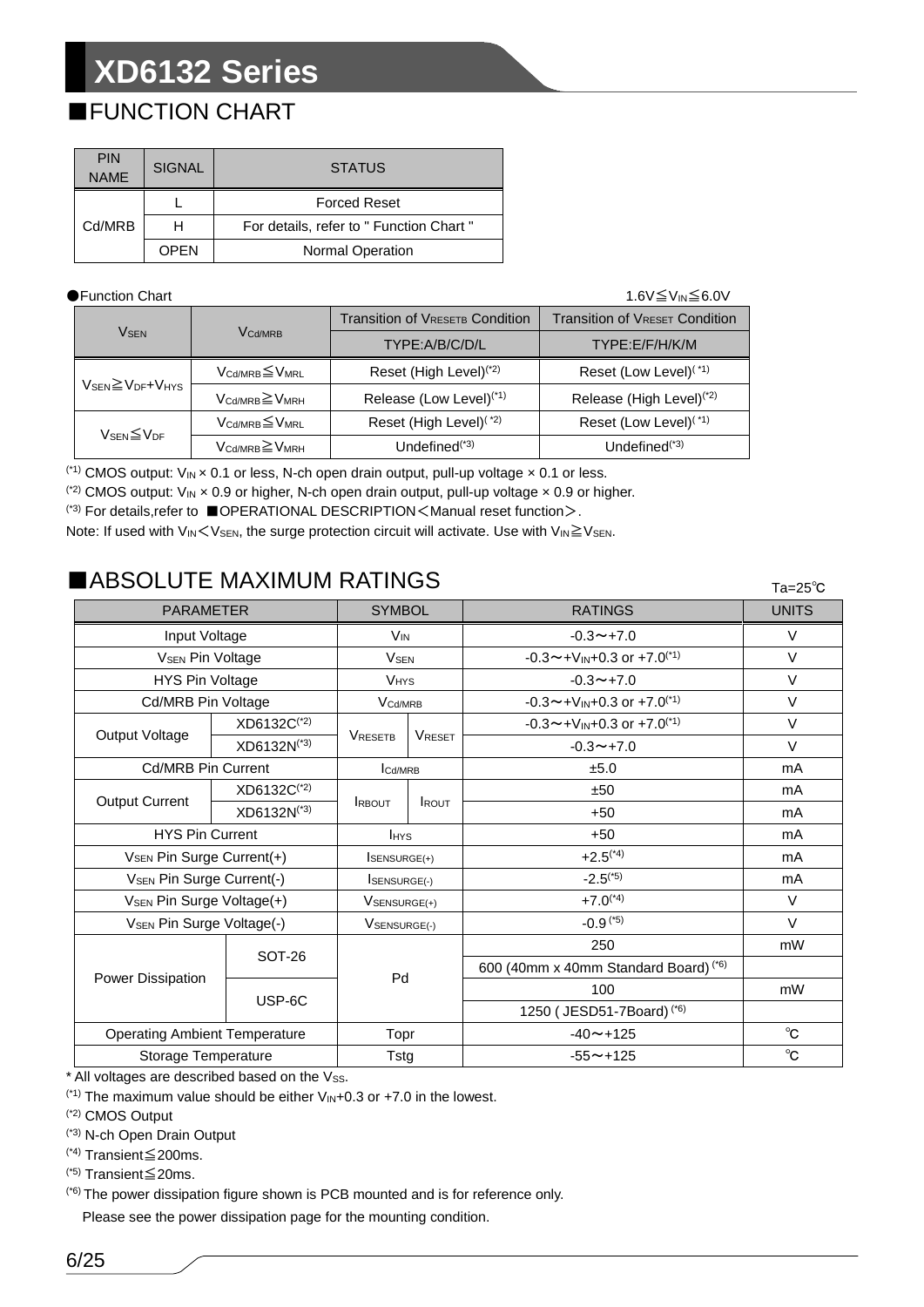#### ■ELECTRICAL CHARACTERISTICS

|                                                   |                  |                                                                                                           |                | Ta= $25^{\circ}$ C         |                            | $-40^{\circ}$ C $\leq$ Ta $\leq$ 125 $^{\circ}$ C <sup>(*3)</sup> |                            |                           |              |                |
|---------------------------------------------------|------------------|-----------------------------------------------------------------------------------------------------------|----------------|----------------------------|----------------------------|-------------------------------------------------------------------|----------------------------|---------------------------|--------------|----------------|
| <b>PARAMETER</b>                                  | <b>SYMBOL</b>    | <b>CONDITIONS</b>                                                                                         | MIN.           | TYP.                       | MAX.                       | MIN.                                                              | TYP.<br>MAX.               |                           | <b>UNITS</b> | <b>CIRCUIT</b> |
| <b>Operating Voltage</b>                          | $V_{IN}$         |                                                                                                           | 1.6            |                            | 6.0                        | 1.6                                                               |                            | 6.0                       | $\vee$       |                |
| <b>V<sub>SEN</sub></b> Input Voltage              | V <sub>SEN</sub> |                                                                                                           | $\mathbf 0$    |                            | 6.0                        | $\mathbf 0$                                                       |                            | 6.0                       | $\vee$       |                |
| Detect Voltage                                    | $V_{DF}$         |                                                                                                           | 0.982          | 1.000                      | 1.018                      | 0.964                                                             | 1.000                      | 1.036                     | $\vee$       | $\circled{1}$  |
| Hysteresis Width                                  | $V_{HYS}$        |                                                                                                           | $\blacksquare$ | $V_{DF}$<br>$\times 0.001$ | $V_{DF}$<br>$\times 0.007$ |                                                                   | $V_{DF}$<br>$\times 0.001$ | $V_{DF}$<br>$\times 0.01$ | $\vee$       |                |
| Supply Current 1                                  | $I_{ss1}$        | $V_{\text{SEN}} = V_{\text{DF}} \times 0.9 V$<br>$V_{IN} = 1.6V$                                          | $\blacksquare$ | 1.28                       | 2.65                       | $\blacksquare$                                                    | 1.28                       | 3.92                      |              |                |
|                                                   |                  | $V_{\text{SEN}} = V_{\text{DF}} \times 0.9 V$ ,<br>$V_{IN} = 6.0V$                                        | $\blacksquare$ | 1.36                       | 2.80                       | $\blacksquare$                                                    | 1.36                       | 4.22                      | μA           | $^{\circledR}$ |
| Supply Current 2                                  |                  | $V_{SEN} = V_{DF} \times 1.1 V$ ,<br>$V_{IN} = 1.6V$                                                      | $\overline{a}$ | 1.32                       | 2.75                       | ä,                                                                | 1.32                       | 4.26                      |              |                |
|                                                   | I <sub>ss2</sub> | $V_{\text{SEN}} = V_{\text{DF}} \times 1.1 V$<br>$V_{IN} = 6.0V$                                          | $\blacksquare$ | 1.65                       | 3.25                       | $\blacksquare$                                                    | 1.65                       | 4.97                      |              |                |
| <b>SENSE Resistance</b>                           | $R_{SEN}$        | $V_{IN} = 6.0V, V_{SEN} = 6.0V$                                                                           | 10.0           | 26.1                       | ä,                         | 7.6                                                               | 26.1                       | $\blacksquare$            | MΩ           | $\circled{3}$  |
| Release Delay<br>Resistance<br>(TYPE:A/B/C/E/F/H) |                  | $V_{IN} = 6.0 V, V_{SEN} = 6.0 V,$<br>$V_{\text{Cd/MRB}} = 0V$                                            | 130            | 144                        | 158                        | 122                                                               | 144                        | 166                       |              |                |
| Release Delay<br>Resistance<br>(TYPE:D/K)         | Rp               | $V_{IN} = 6.0 V, V_{SEN} = 6.0 V,$<br>$V_{\text{Cd/MRB}} = 0V$                                            | 259            | 288                        | 317                        | 245                                                               | 288                        | 331                       | $k\Omega$    | $\circled{4}$  |
| Detect Delay<br>Resistance<br>(TYPE:C/D/H/K)      | <b>Rn</b>        | $V_{IN} = 6.0V$ , $V_{SEN} = 0V$ ,<br>$V_{\text{Cd/MRB}} = 6.0V$                                          | 130            | 144                        | 158                        | 122                                                               | 144                        | 166                       |              |                |
| <b>Detect Delay</b><br>Resistance<br>(TYPE:B/F)   |                  | $V_{IN} = 6.0V$ , $V_{SEN} = 0V$ ,<br>$V_{\text{Cd/MRB}} = 6.0V$                                          | 16.8           | 18                         | 19.1                       | 16.2                                                              | 18                         | 19.8                      |              |                |
| Release Delay Time <sup>(*1)</sup>                | $t_{\text{DRO}}$ | $V_{IN} = 6.0V$ ,<br>$V_{\text{SEN}} = V_{\text{DF}} \times 0.9 V \rightarrow V_{\text{DF}} \times 1.1 V$ | $\blacksquare$ | 20                         | 102                        | ÷                                                                 | 20                         | 136                       |              |                |
| Detect Delay<br>$Time(*2)$                        | $t_{DF0}$        | $V_{IN} = 6.0V,$<br>$V_{\text{SEN}} = V_{\text{DF}} \times 1.1 V \rightarrow V_{\text{DF}} \times 0.9 V$  | $\blacksquare$ | 20                         | 82                         | ÷,                                                                | 20                         | $\mu s$<br>116            | $\circledS$  |                |

Unless otherwise specified in measurement conditions, Cd/MRB pin and HYS pin are open.

This specification is 1.0V product. For other nominal output voltages of Electrical characteristics, please contact your local Torex sales office or representative.

 $(1)$  RESETB product: Time from when the V<sub>SEN</sub> pin voltage reaches the release voltage until the reset output pin reaches 5.4V (V<sub>IN</sub>×90%). RESET product: Time from when the V<sub>SEN</sub> pin voltage reaches the release voltage until the reset output pin reaches 0.6V(V<sub>IN</sub>×10%) Release voltage ( $V_{DR}$ )=Detect voltage ( $V_{DF}$ )+Hysteresis width ( $V_{HYS}$ ).

 $(2)$  RESETB product: Time from when the V<sub>SEN</sub> pin voltage reaches the detect voltage until the reset output pin reaches 0.6V(V<sub>IN</sub>×10%). RESET product: Time from when the V<sub>SEN</sub> pin voltage reaches the detect voltage until the reset output pin reaches  $5.4V(V_{IN} \times 90\%).$ 

(\*3) The ambient temperature range (-40℃≦Ta≦125℃) is a design Value.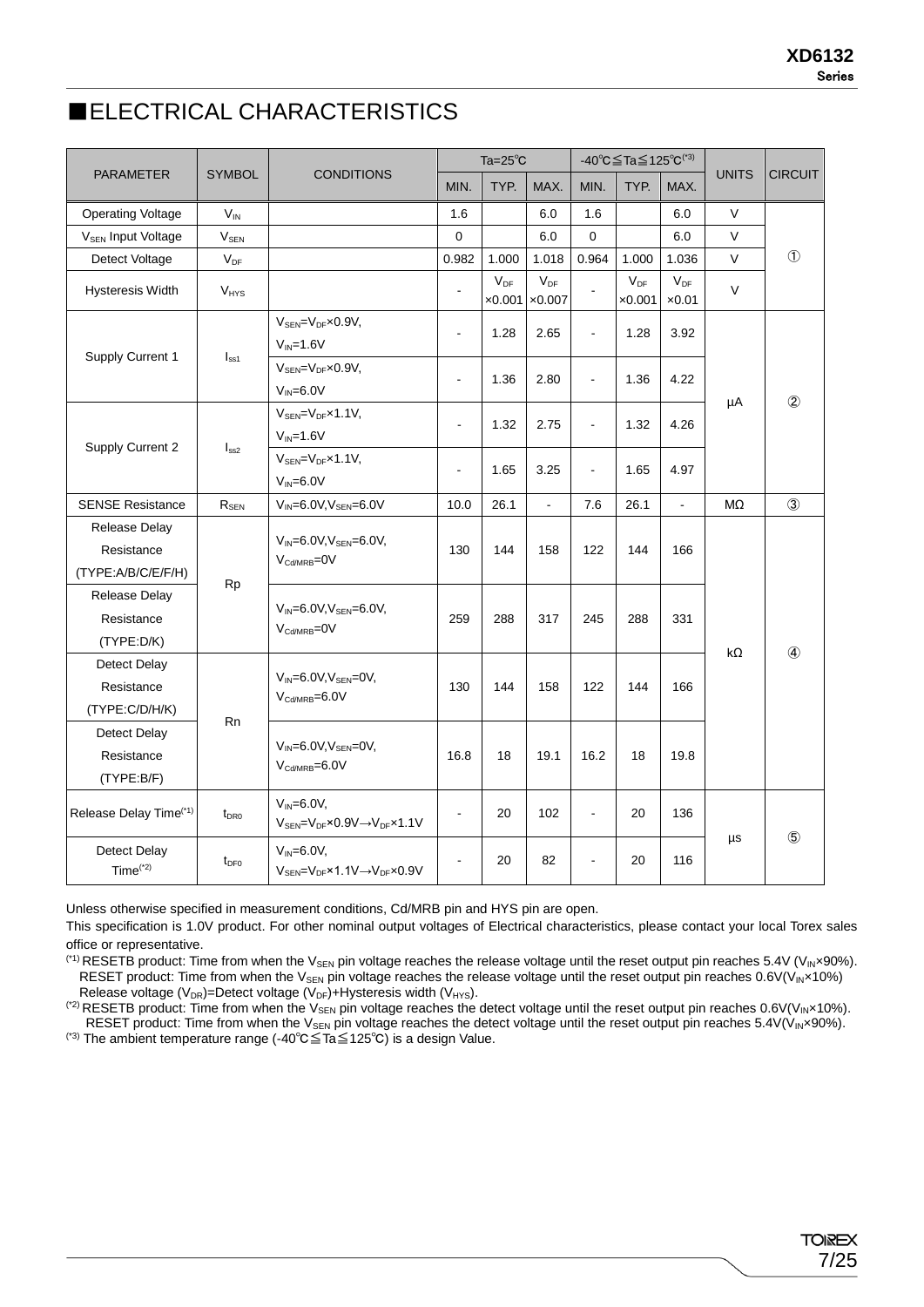#### ■ELECTRICAL CHARACTERISTICS (Continued)

|                                             |                             |                                                                                 |                          | Ta= $25^{\circ}$ C |                              | -40°C≦Ta≦125°C(*5)       |         |                          |              |                |
|---------------------------------------------|-----------------------------|---------------------------------------------------------------------------------|--------------------------|--------------------|------------------------------|--------------------------|---------|--------------------------|--------------|----------------|
| PARAMETER                                   | <b>SYMBOL</b>               | <b>CONDITIONS</b>                                                               | MIN.                     | TYP.               | MAX.                         | MIN.                     | TYP.    | MAX.                     | <b>UNITS</b> | <b>CIRCUIT</b> |
| <b>Hysteresis Output</b><br>Current         | <b>I</b> HYSOUT             | $V_{IN} = 1.6V$ ,<br>$V_{\text{SEN}} = 0V, V_{\text{HYS}} = 0.3V$               | 1.9                      | 3.4                | $\overline{\phantom{a}}$     | 0.7                      | 3.4     | $\overline{\phantom{a}}$ | mA           | $\circledast$  |
| <b>Hysteresis Output</b><br>Leakage Current | <b>HYSLEAK</b>              | $V_{IN} = 6.0 V, V_{SEN} = 6.0 V,$<br>$V_{HYS}=6.0V$                            | $\overline{\phantom{a}}$ | 0.01               | 0.1                          | $\overline{\phantom{0}}$ | 0.01    | 1.0                      | μA           |                |
|                                             |                             | $V_{\text{SEN}} = V_{\text{DF}} \times 0.9 V$ ,<br>Nch. VRESETB=0.3V            |                          |                    |                              |                          |         |                          |              |                |
|                                             |                             | $V_{IN} = 1.6V^{(*)}$                                                           | 1.9                      | 3.4                | $\overline{\phantom{a}}$     | 0.7                      | 3.4     | $\overline{\phantom{a}}$ |              |                |
|                                             |                             | $V_{IN} = 2.0V$                                                                 | 4.2                      | 6.0                | $\overline{\phantom{a}}$     | 2.0                      | 6.0     |                          |              |                |
|                                             | <b>RBOUTN</b>               | $V_{IN} = 3.0V$                                                                 | 8.6                      | 10.5               | $\overline{\phantom{a}}$     | 4.3                      | 10.5    |                          |              |                |
|                                             |                             | $V_{IN} = 4.0V$                                                                 | 12.7                     | 14.1               | ÷.                           | 6.2                      | 14.1    |                          |              |                |
| <b>RESETB</b>                               |                             | $V_{IN} = 5.0V$                                                                 | 15.6                     | 17.0               | $\overline{\phantom{a}}$     | 7.3                      | 17.0    |                          | mA           |                |
| <b>Output Current</b>                       |                             | $V_{IN} = 6.0V$                                                                 | 17.8                     | 19.2               | ÷.                           | 8.1                      | 19.2    | $\overline{\phantom{0}}$ |              |                |
|                                             |                             | $V_{\text{SEN}} = V_{\text{DF}} \times 1.1 V$ ,<br>Pch.<br>VRESETB=VIN-<br>0.3V |                          |                    |                              |                          |         |                          |              |                |
|                                             | <b>IRBOUTP</b>              | $V_{IN} = 1.6V^{(*10)}$                                                         | $\overline{\phantom{0}}$ | $-1.2$             | $-0.7$                       | $\overline{\phantom{a}}$ | $-1.2$  | $-0.48$                  |              |                |
|                                             |                             | $V_{IN} = 3.0V$                                                                 | $\overline{\phantom{0}}$ | $-3.0$             | $-2.5$                       | $\frac{1}{2}$            | $-3.0$  | $-1.1$                   |              |                |
|                                             |                             | $V_{IN} = 6.0V$                                                                 | $\overline{\phantom{0}}$ | $-4.9$             | $-4.4$                       | $\blacksquare$           | $-4.9$  | $-2.5$                   |              |                |
|                                             |                             | $V_{\text{SEN}} = V_{\text{DF}} \times 1.1 V$ ,<br>Nch. VRESET=0.3V             |                          |                    |                              |                          |         |                          |              |                |
|                                             |                             | $V_{IN} = 1.6V^{(*10)}$                                                         | 1.9                      | 3.4                | $\overline{\phantom{a}}$     | 0.7                      | 3.4     |                          |              |                |
|                                             |                             | $V_{IN} = 2.0V^{(*11)}$                                                         | 4.2                      | 6.0                | $\overline{\phantom{a}}$     | 2.0                      | 6.0     | $\overline{\phantom{a}}$ |              | $\circledcirc$ |
|                                             | <b>IROUTN</b>               | $V_{IN} = 3.0V$                                                                 | 8.6                      | 10.5               | $\overline{\phantom{a}}$     | 4.3                      | 10.5    | $\blacksquare$           |              |                |
|                                             |                             | $V_{IN} = 4.0V$                                                                 | 12.7                     | 14.1               | ÷.                           | 6.2                      | 14.1    | $\overline{\phantom{a}}$ |              |                |
| <b>RESET</b><br><b>Output Current</b>       |                             | $V_{IN} = 5.0V$                                                                 | 15.6                     | 17.0               | $\overline{\phantom{a}}$     | 7.3                      | 17.0    | $\overline{\phantom{a}}$ | mA           |                |
|                                             |                             | $V_{IN} = 6.0V$                                                                 | 17.8                     | 19.2               | $\overline{\phantom{a}}$     | 8.1                      | 19.2    | $\overline{\phantom{a}}$ |              |                |
|                                             |                             | $V_{\text{SEN}} = V_{\text{DF}} \times 0.9 V$ ,                                 |                          |                    |                              |                          |         |                          |              |                |
|                                             |                             | Pch. V <sub>RESET</sub> =V <sub>IN</sub> -0.3V                                  |                          |                    |                              |                          |         |                          |              |                |
|                                             | ROUTP                       | $V_{IN} = 1.6V^{(*)}$                                                           | $\frac{1}{2}$            | $-1.2$             | $-0.7$                       | $\blacksquare$           | $-1.2$  | $-0.48$                  |              |                |
|                                             |                             | $V_{IN} = 3.0V$                                                                 | $\overline{\phantom{0}}$ | $-3.0$             | $-2.5$                       | $\overline{\phantom{a}}$ | $-3.0$  | $-1.1$                   |              |                |
|                                             | $V_{IN} = 6.0V$             | $\overline{\phantom{a}}$                                                        | $-4.9$                   | $-4.4$             | $\qquad \qquad \blacksquare$ | $-4.9$                   | $-2.5$  |                          |              |                |
| <b>RESETB Output</b>                        | $I_{LEAKN}$ <sup>(*4)</sup> | $V_{IN} = 6.0 V, V_{SEN} = 6.0 V,$<br>Nch. V <sub>RESETB</sub> =6.0V            | $\overline{\phantom{a}}$ | 0.01               | 0.1                          | $\overline{\phantom{0}}$ | 0.01    | 1.0                      |              |                |
| Leakage Current                             | LEAKP                       | $V_{IN} = 6.0V, V_{SEN} = 0V,$<br>Pch. V <sub>RESETB</sub> =0V                  | $\overline{\phantom{0}}$ | $-0.01$            | $\overline{\phantom{a}}$     | $\overline{\phantom{a}}$ | $-0.01$ | $\overline{\phantom{0}}$ | μA           |                |
| <b>RESET Output</b>                         | $I_{LEAKN}$ <sup>(*4)</sup> | $V_{IN} = 6.0V, V_{SEN} = 0V,$<br>Nch. VRESET=6.0V                              | $\overline{\phantom{a}}$ | 0.01               | 0.1                          | $\blacksquare$           | 0.01    | 1.0                      |              |                |
| Leakage Current                             | LEAKP                       | $V_{IN} = 6.0 V, V_{SEN} = 6.0 V,$<br>Pch. VRESET=0V                            |                          | $-0.01$            | $\overline{\phantom{a}}$     | $\overline{a}$           | $-0.01$ |                          |              |                |

Unless otherwise specified in measurement conditions, Cd/MRB pin and HYS pin are open.

This specification is 1.0V product. For other nominal output voltages of Electrical characteristics, please contact your local Torex sales office or representative.

(\*4) Max. value is for XD6132N (Nch open drain).

(\*5) The ambient temperature range (-40℃≦Ta≦125℃) is a design Value.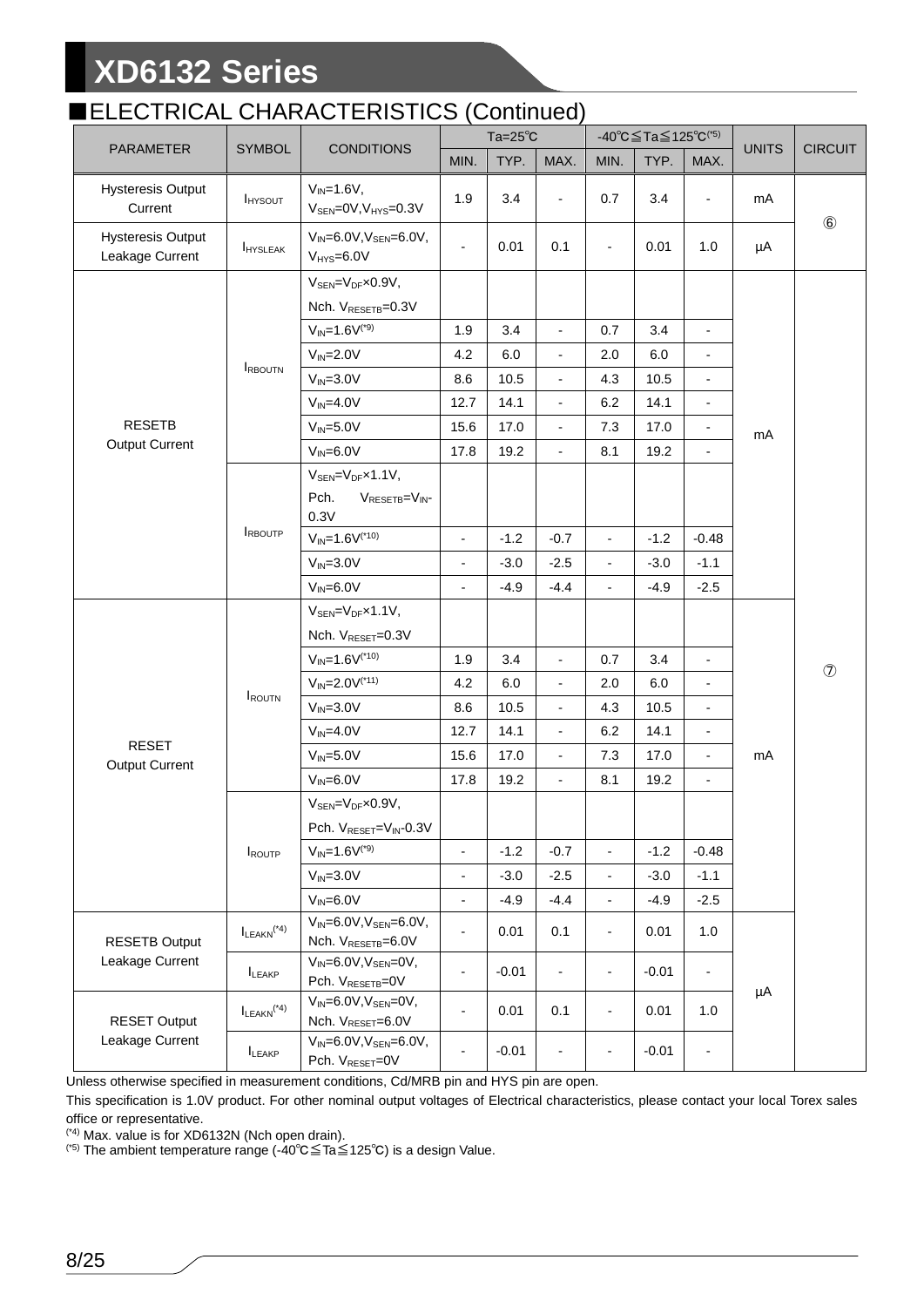|                                            |                            |                                                                                                                   |                                                                                         | Ta= $25^{\circ}$ C |                      |                      | $-40^{\circ}$ C $\leq$ Ta $\leq$ 125 $^{\circ}$ C $^{(*)}$ |                        |              |               |
|--------------------------------------------|----------------------------|-------------------------------------------------------------------------------------------------------------------|-----------------------------------------------------------------------------------------|--------------------|----------------------|----------------------|------------------------------------------------------------|------------------------|--------------|---------------|
| <b>PARAMETER</b>                           | <b>SYMBOL</b>              | <b>CONDITIONS</b>                                                                                                 | MIN.                                                                                    | TYP.               | MAX.                 | MIN.                 | TYP.                                                       | MAX.                   |              | UNITS CIRCUIT |
| <b>Cd Pin Sink Current</b><br>(TYPE:A/E)   | $I_{\text{Cd}}$            | $V_{IN} = 1.6V$ ,<br>$V_{\text{Cd/MRB}} = 0.5V$ ,<br>$V_{\rm SEN} = 0V$                                           | 0.92                                                                                    | 1.2                |                      | 0.66                 | 1.2                                                        |                        | mA           | (8)           |
| Cd Pin Threshold<br>Voltage(Release)       | V <sub>TCd1</sub>          | $V_{IN}$ : Refer to V-1 <sup>(*13)</sup> ,<br>$V_{\text{SEN}} = 0 \vee \rightarrow V_{\text{DF}} \times 1.1 \vee$ |                                                                                         |                    |                      |                      |                                                            |                        | $\vee$       | $\circled{9}$ |
| <b>Cd Pin Threshold</b><br>Voltage(Detect) | V <sub>TCd2</sub>          | $V_{IN}$ : Refer to V-1 <sup>(*13)</sup> ,<br>$V_{SEN} = V_{DF} \times 1.1 V \rightarrow 0 V$                     | $V_{IN}$ x0.46 $V_{IN}$ x0.5 $V_{IN}$ x0.54 $V_{IN}$ x0.46 $V_{IN}$ x0.5 $V_{IN}$ x0.54 |                    |                      |                      |                                                            |                        |              |               |
| <b>MRB High Level</b><br>Voltage           | V <sub>MRH</sub>           | $V_{IN}:1.6V \sim 6.0V$ .<br>$V_{\text{SEN}} = V_{\text{DF}} \times 1.1 V$ ,<br>$V_{IN} > V_{SEN}$                | $V_{IN}$ $\times$ 0.55                                                                  |                    | $V_{IN}$             | $V_{IN} \times 0.55$ |                                                            | $V_{IN}$               | V            |               |
| <b>MRB Low Level</b><br>Voltage            | $V_{MRL}$                  | $V_{IN}$ :1.6V ~ 6.0V,<br>$V_{\text{SEN}} = V_{\text{DF}} \times 1.1 V$<br>V <sub>IN</sub> >V <sub>SEN</sub>      | $\Omega$                                                                                |                    | $V_{IN} \times 0.18$ | $\Omega$             |                                                            | $V_{IN}$ $\times$ 0.18 | 10<br>$\vee$ |               |
| <b>MRB Minimum</b>                         | $t_{MRIN}$ <sup>(*6)</sup> | $V_{IN} = 1.6V$ ,<br>$V_{\text{SEN}}=V_{\text{DF}}\times 1.1 V$ ,                                                 | 5.0                                                                                     |                    | -                    | 5.0                  |                                                            |                        |              |               |
| <b>Pulse Width</b>                         | $t_{MRIN}$ <sup>(*7)</sup> | Apply pulse from<br>$V_{DF}$ x1.1V to 0V to the<br>MRB pin.                                                       | 32.0                                                                                    |                    |                      | 32.0                 |                                                            |                        | μs           | $\circled{1}$ |

#### ■ELECTRICAL CHARACTERISTICS (Continued)

Unless otherwise specified in measurement conditions, Cd/MRB pin and HYS pin are open.

This specification is 1.0V product. For other nominal output voltages of Electrical characteristics, please contact your local Torex sales office or representative.

(\*6) Specification is guaranteed for types A/B/C/D/E/F/H/K of the CMOS output product and types E/F/H/K of the Nch open drain product.

(\*7) Specification is guaranteed for types A/B/C/D/L of the Nch open drain output product.

(\*8) The ambient temperature range (-40℃≦Ta≦125℃) is a design Value.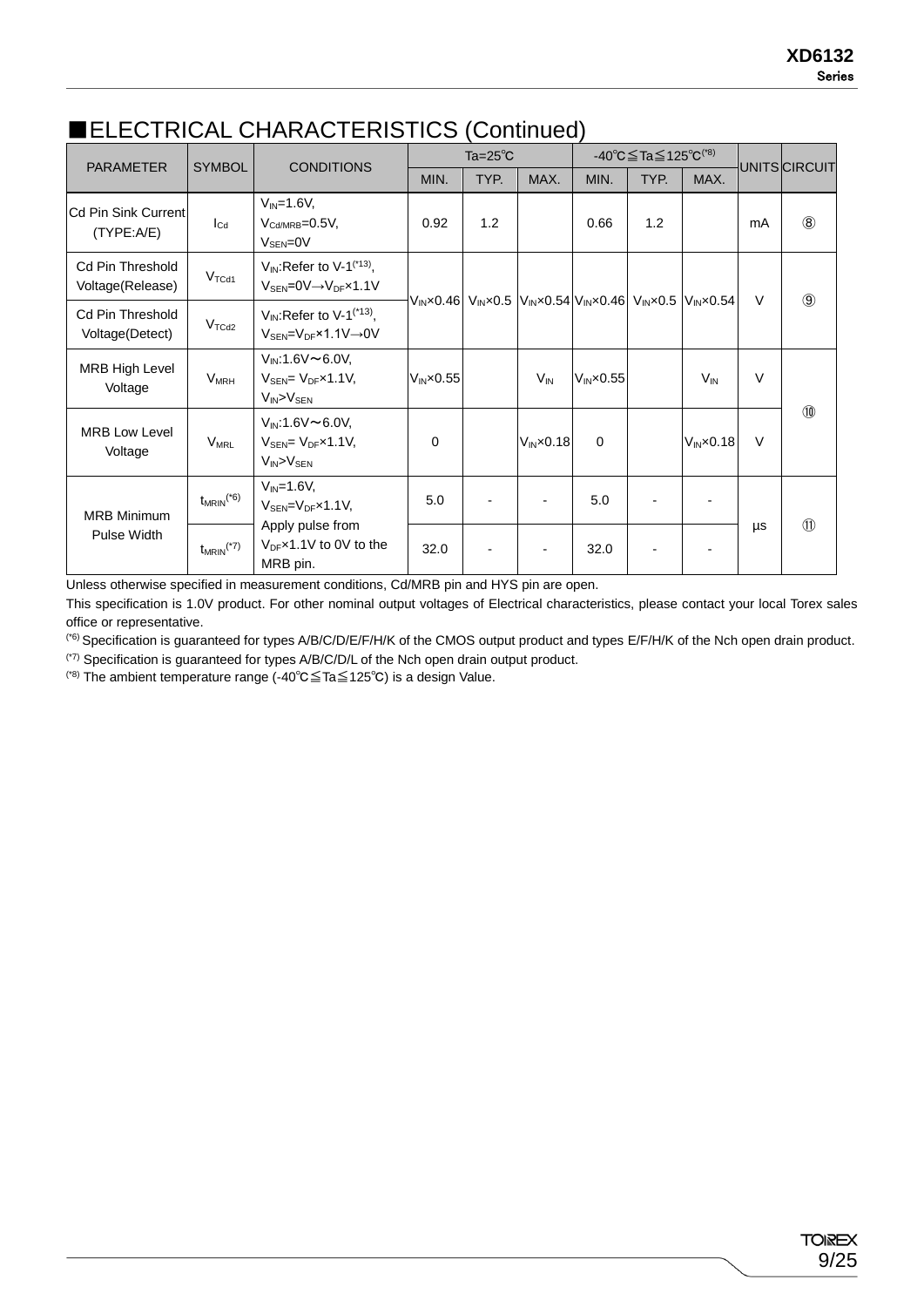### ■TEST CIRCUITS

CIRCUIT①



#### CIRCUIT②



CIRCUIT③



CIRCUIT④



\*"RESET" is A/B/C/D/L type, and "RESETB" is E/F/H/K/M type.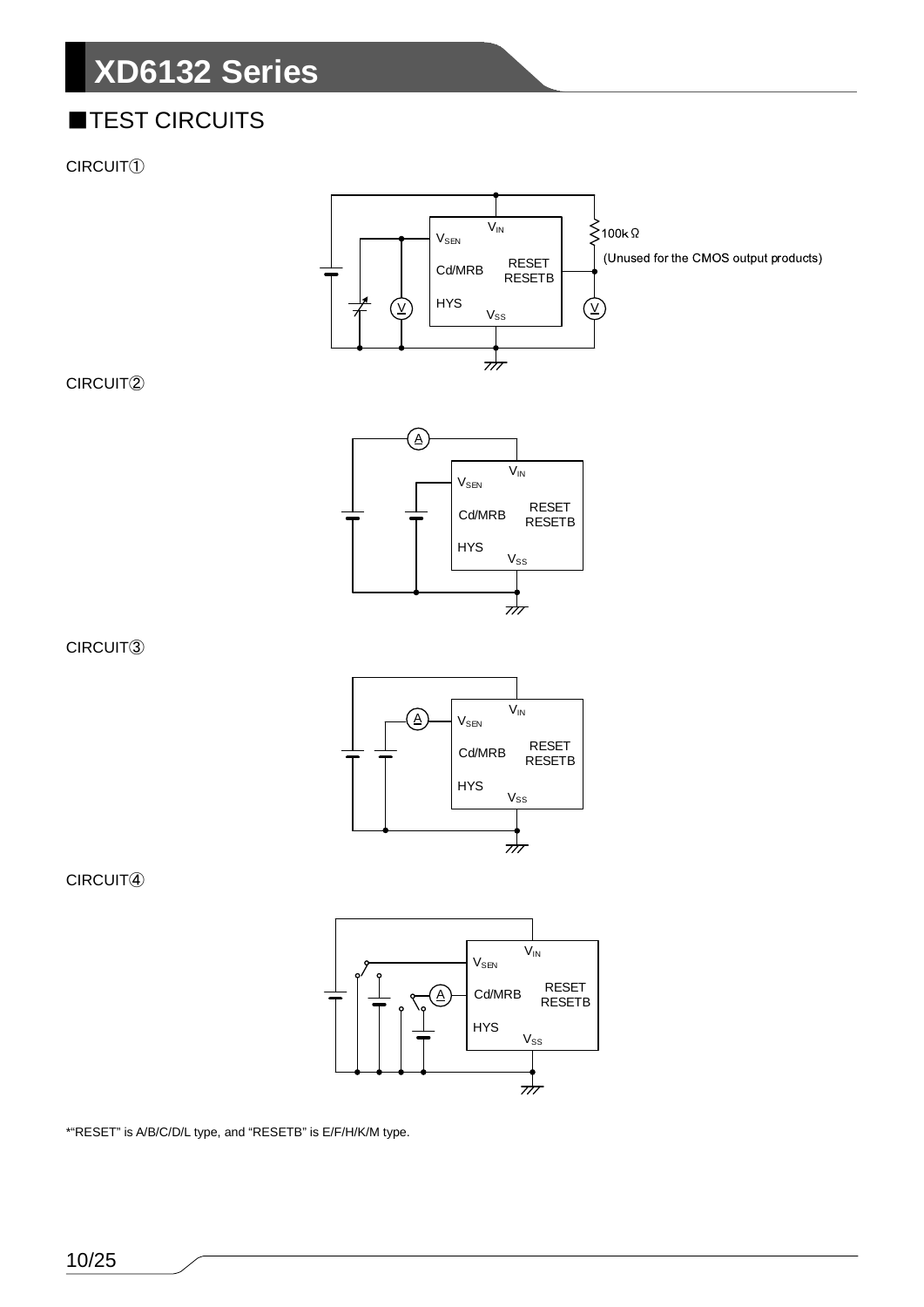### **TEST CIRCUITS (Continued)**

CIRCUIT⑤

CIRCUIT⑥



#### $\mathsf{V}_{\mathsf{IN}}$  $V_{\text{SEN}}$ RESET Cd/MRB RESETB HYS A  $V_{SS}$ 777

CIRCUIT⑦



CIRCUIT⑧



\*"RESET" is A/B/C/D/L type, and "RESETB" is E/F/H/K/M type.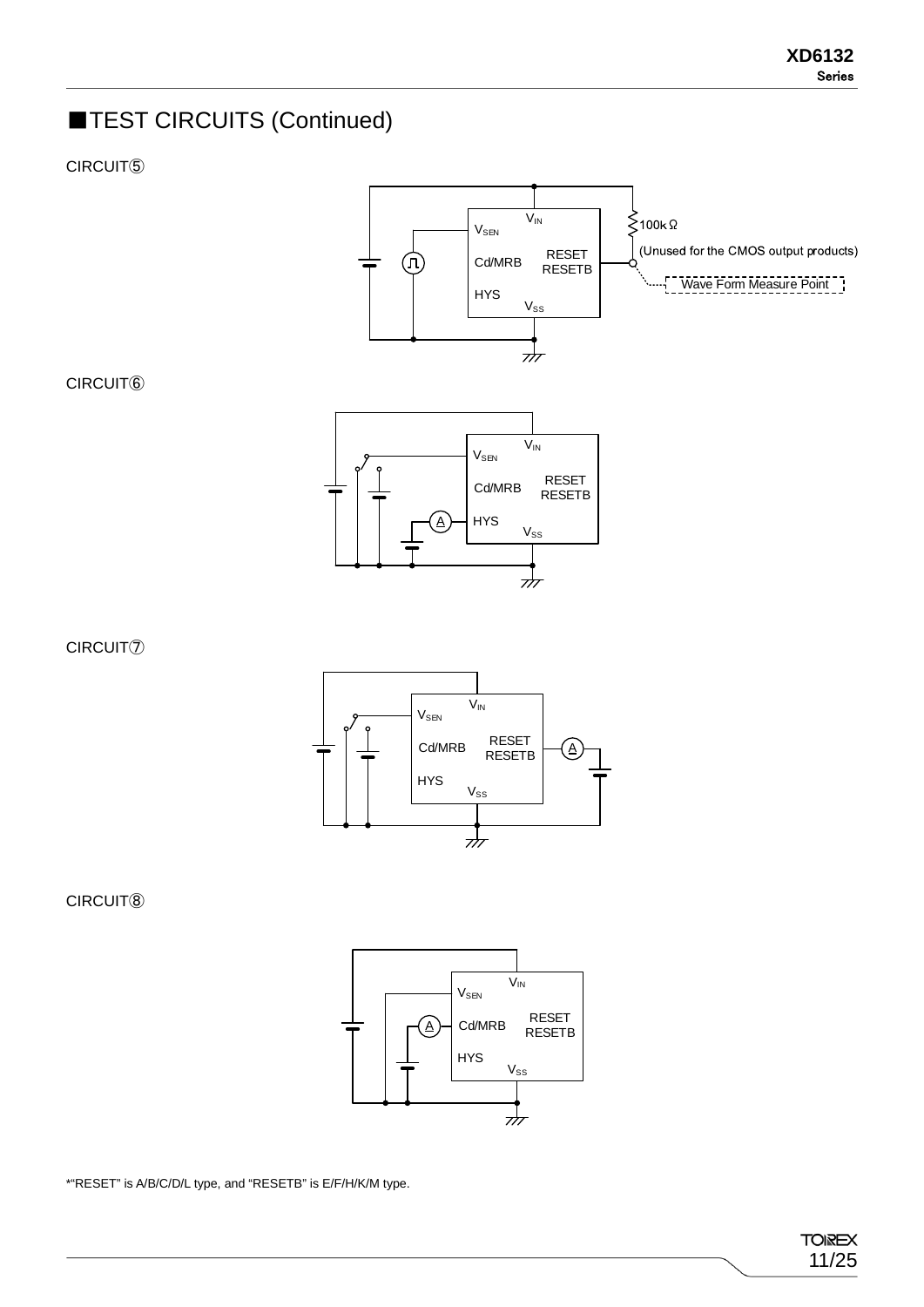### **TEST CIRCUITS (Continued)**

#### CIRCUIT⑨



#### CIRCUIT⑩



#### CIRCUIT⑪



\*"RESET" is A/B/C/D/L type, and "RESETB" is E/F/H/K/M type.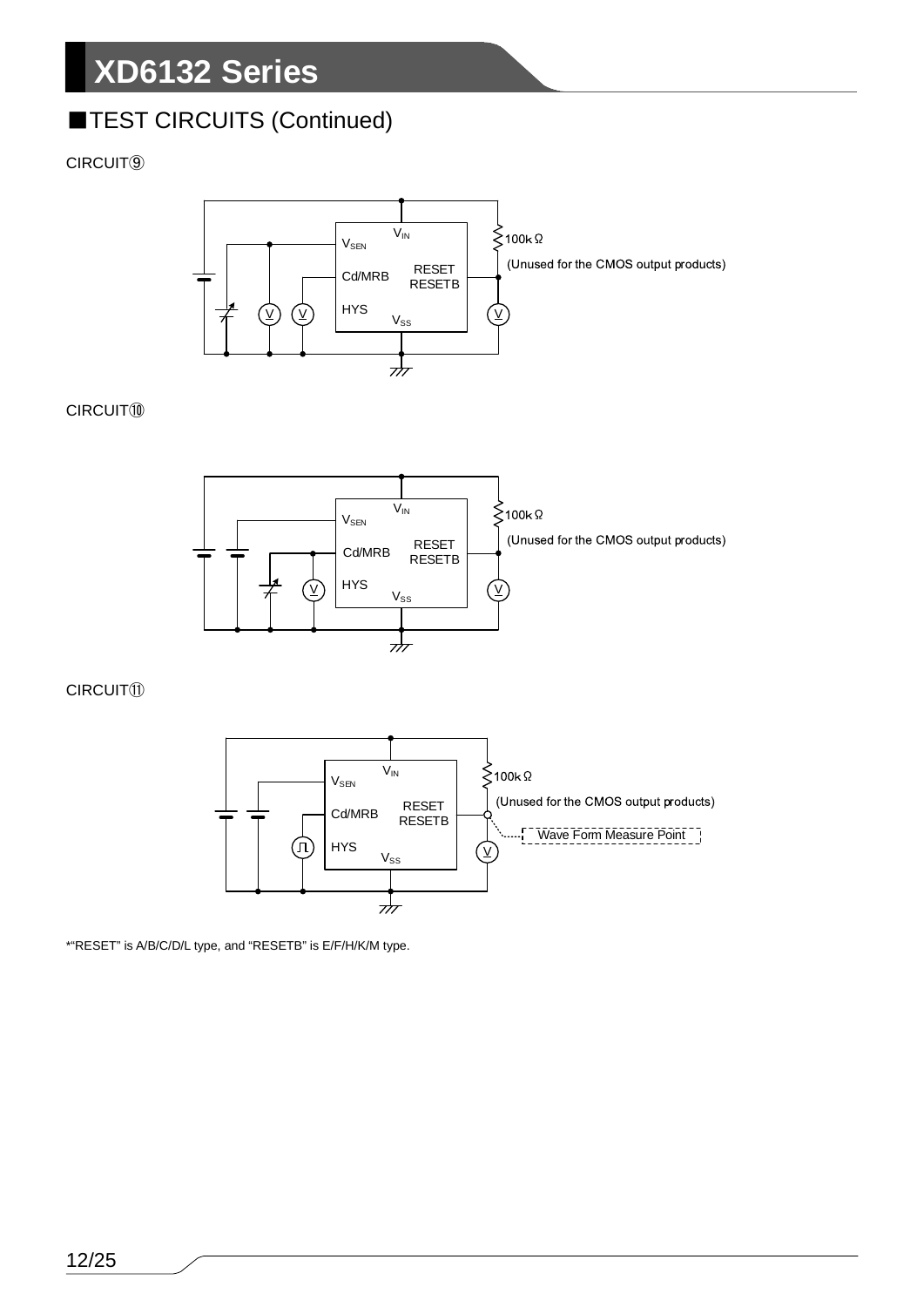13/25

**TOIREX** 

### ■OPERATIONAL DESCRIPTION

#### **<Basic Operation>**

Fig. 1 shows a typical block diagram. Fig. 2 shows the timing chart of Fig. 1.



\* The XD6132N series (N-ch open drain output) requires a resistor to pull up the output.

Fig. 1: Typical block diagram (Active Low product)



 $\Box$ In the initial state, a voltage that is sufficiently high (MAX.:6.0V) with respect to the release voltage is applied to the V $_{\rm{SEN}}$  pin, and the delay capacitance Cd is charged up to the power input pin voltage.

The V<sub>SEN</sub> pin voltage starts to fall, and during the time until it reaches the detect voltage (V<sub>SEN</sub>>V<sub>DF</sub>),

 $V_{RESETB}$  is High level (= $V_{IN}$ ).

Note: If the pull-up resistor is connected to a power supply other than the power input pin  $V_{IN}$  when using the Nch open drain output (XD6132N), High level will be the voltage of the power supply to which the pull-up resistor is connected.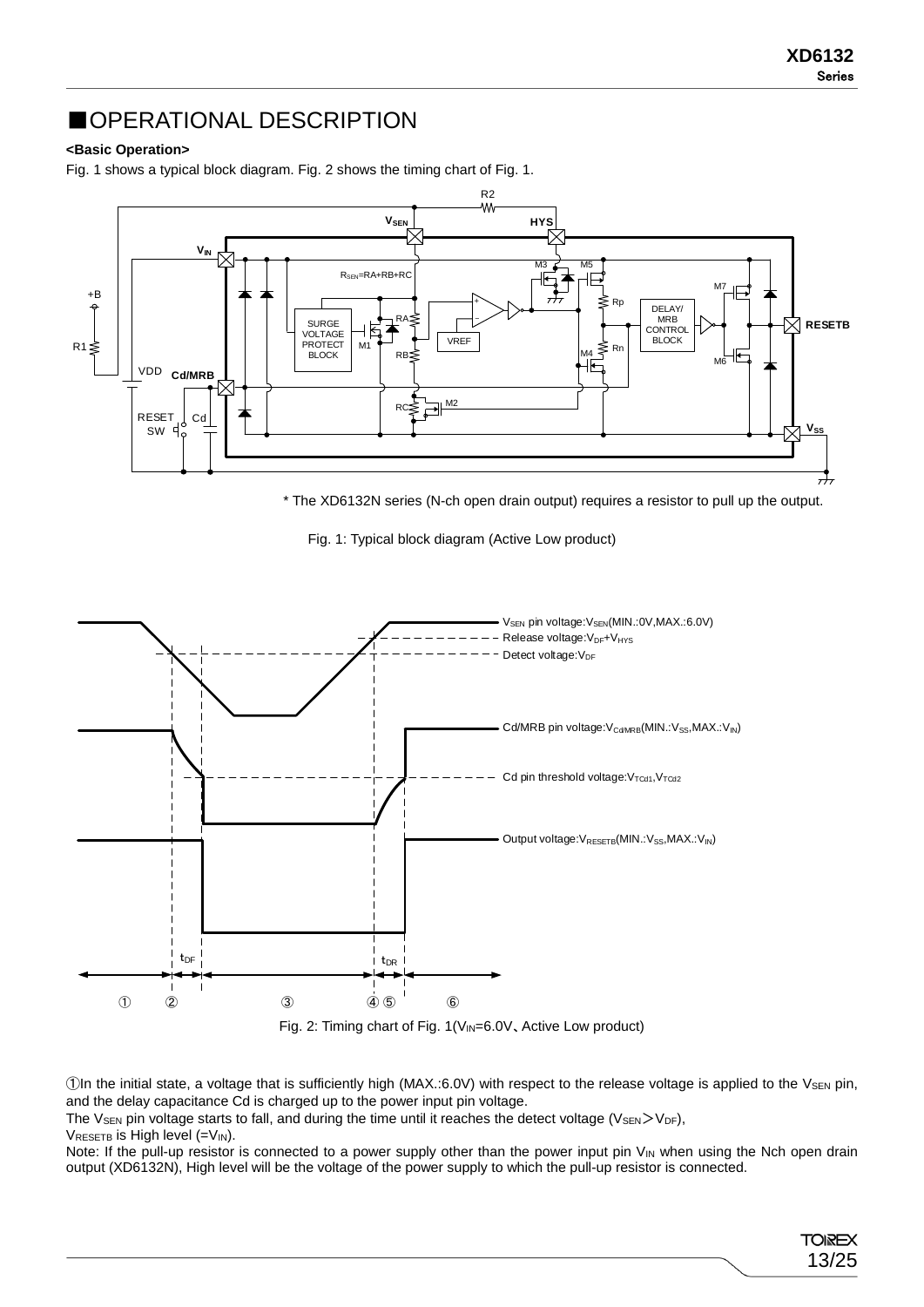### ■OPERATIONAL DESCRIPTION (Continued)

 $2$ The V<sub>SEN</sub> pin voltage continues to drop, and when it reaches the detect voltage (V<sub>SEN</sub>=V<sub>DF</sub>), the Nch transistor for delay capacitance discharge turns ON, and discharge of the delay capacitance Cd starts through the delay resistor Rn.

The time from  $V_{\text{SEN}}$ = $V_{\text{DF}}$  until  $V_{\text{RESETB}}$  reaches Low level is the detect delay time t<sub>DF</sub> (the detect time when the capacitor is not connected to the Cd/MRB pin is t<sub>DF0</sub>). The delay capacitance Cd is discharged through the delay resistor Rn when it is above the threshold voltage of V<sub>TCD2</sub>. When it is below the threshold voltage of V<sub>TCD2</sub>, the delay capacitance Cd is discharged faster through the internal built-in low impedance switch.

③During the time that the VSEN pin voltage is below the detect voltage VDF, the delay capacitance Cd discharges to ground level. The VsEN pin starts rising again, and during the time until it reaches the release voltage (VsEN<VDF+VHYS), VRESETB holds Low level.

④The VSEN pin voltage continues to rise, and when it reaches the release voltage (VDF+VHYS), the Nch transistor for delay capacitance discharge turns OFF, and charging of the delay capacitance Cd through the delay resistor Rp starts.The delay capacitance Cd is discharged through the delay resistor Rp when it is below the threshold voltage of V<sub>TCD1</sub>. When it is above the threshold voltage of V<sub>TCD1</sub>, the delay capacitance Cd is discharged faster through the internal built-in low impedance switch.

 $\mathbb{S}$ When the delay capacitance pin voltage reaches  $V_{\text{Tcd1}}$ ,  $V_{\text{RESETB}}$  changes to High level. The time from  $V_{\text{SEN}}=V_{\text{DF}}+V_{\text{HYS}}$  until the  $V_{\text{RESETB}}$  logic changes is the release delay time t<sub>DR</sub>(the release time when the capacitor is not connected to the Cd/MRB pin is t<sub>DR0</sub>).

 $©$  During the time that the V<sub>SEN</sub> pin voltage is higher than the detect voltage (V<sub>SEN</sub>>V<sub>DF</sub>), V<sub>RESETB</sub> holds High level.

The above operation description is for an Active Low detection product.

For an Active High product, reverse the logic of the reset pin.

In the factory shipping state, internal hysteresis is not added ( $V_{HYS} = V_{DF}x0.001V(TYP)$ ), so please add a hysteresis of 1% or more with an external resistor. For the calculation method, refer to <Hysteresis external adjustment function> below. Also please refer to "Notes on use 5&6" on page 19.

#### **<Hysteresis external adjustment function>**

Hysteresis can be added as desired by inserting a resistor between the node to monitor and V<sub>SEN</sub> pin, and between the V<sub>SEN</sub> pin and HYS pin.

The calculation method for adding hysteresis by increasing only the release voltage and leaving the detect voltage unchanged is given below.

For the circuit schematic, refer to Fig. 3: Hysteresis Augmentation Circuit 1.  $V_{DR}(H)=V_{DR}(T)x(1+(RD/RE))$ Hysteresis width= $V_{DR}(H)-V_{DF}(T)$ Example 1: RD=200kΩ, RE=200kΩ, VDF(T)=1.000V, VDR(T)=1.001V.  $V_{DR}(H)=2.002V$ Hysteresis width=2.002-1.000 =1.002V

The calculation method for detecting high voltage and adding hysteresis is shown below. For the circuit schematic, refer to Fig. 4: Hysteresis Augmentation Circuit 2.  $V_{DF}(H)=V_{DF}(T)x(1+(R1/R2))$  $V_{DR}(H)=V_{DR}(T)x(1+(R1/R2)+(R1/R3))$ Hysteresis width= $V_{DR}(H)-V_{DF}(H)$ Example 2: R1=R3=500kΩ, R2=200kΩ, V<sub>DF</sub>(T)=2.000V, V<sub>DR</sub>(T)=2.002V.  $V_{DF}(H) = 7.0V$  $V_{DR}(H)=9.009V$ Hysteresis width=9.009-7.0=2.009V

(Note 1)  $V_{DF}(H)$  is the detect voltage after external adjustment.

(Note 2)  $V_{DR}(H)$  is the release voltage after external adjustment.

(Note 3)  $V_{DR}(T)$  is the release voltage.

(Note 4)  $V_{DF}(T)$  is the detect voltage.

(Note 5) The R2 resistance is in parallel with the internal R<sub>SEN</sub> resistance, and thus to increase the accuracy of the detect voltage and release voltage after external adjustment, select an R2 resistance that is sufficiently small with respect to the  $R_{\text{SEN}}$  resistance. For R<sub>SEN</sub> resistance values, refer to SPEC TABLE (p.11).

(Note 6) If high voltage is to be detected, divide the voltage with resistors R1 and R2 so that  $V_{SEN}$  pin $\leq$ 6V. The battery voltage (+B) assumes up to 12V in this case.





Fig. 3: Hysteresis Augmentation Circuit 1 Fig. 4: Hysteresis Augmentation Circuit 2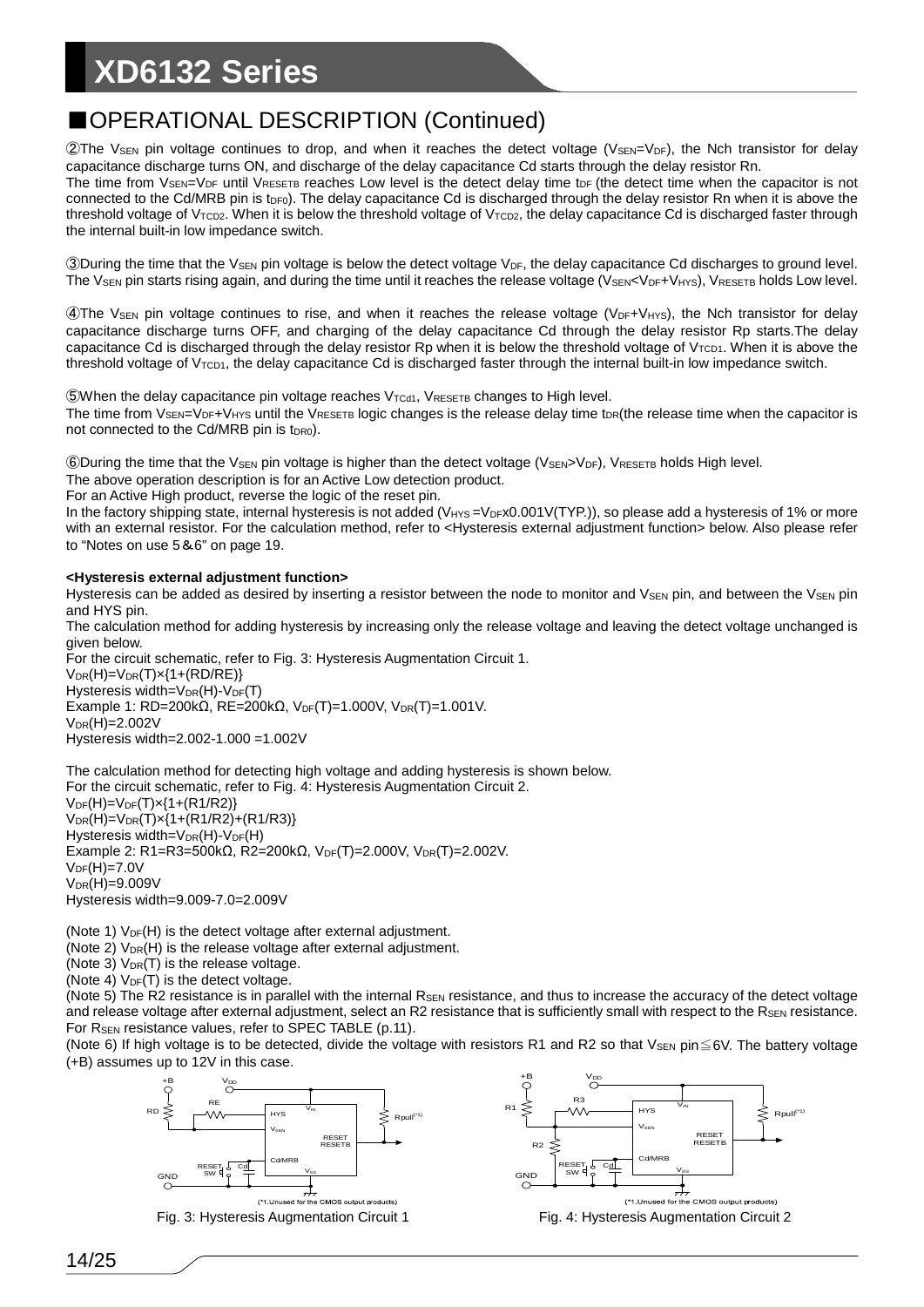#### ■OPERATIONAL DESCRIPTION (Continued)

#### **<Release delay time / detect delay time>**

The release delay time and detect delay time are determined by the delay resistors (Rp and Rn) and the delay capacitance Cd. The ratio of the delay resistances (Rp and Rn) is selectable from 5 options. The delay time is adjustable using the combination of delay resistance and delay capacitance value. (Refer to "Selection Guide") The release delay time (tore) is calculated using Equation (1).<br>  $t_{DR} = RpxCdx{-ln(1-V_{TCd1}/V_{IN})}+t_{DR0} \dots (1)$  \* In is the natural logarithm.  $t_{DR}$ =Rp×Cd×{-ln(1-V<sub>TCd1</sub>/V<sub>IN</sub>)}+ $t_{DR0}$  ...(1) The delay capacitance pin threshold voltage is  $V_{\text{TCd1}}=V_{\text{IN}}/2(\text{TYP.})$ , and thus when  $t_{DR0}$  can be neglected, the release delay time can be calculated simply using Equation (2).  $t_{DR} = RpxCdx[-ln{1-(V_{IN}/2)/V_{IN}}] = RpxCdx0.693$  ...(2) The detect delay time (t<sub>DF</sub>) is calculated using Equation (3).  $t_{DF}$ =RnxCdx{-ln(V<sub>TCd2</sub>/V<sub>IN</sub>)}+t<sub>DF0</sub> ...(3)  $*$  In is the natural logarithm. The delay capacitance pin threshold voltage is  $V_{TCd2}=V_{IN}/2$  (TYP.), and thus when  $t_{DF0}$  can be neglected, the detect delay can be calculated simply using Equation (4).  $t_{DF}$ =Rn×Cd×{-ln(V<sub>IN</sub>/2)/V<sub>IN</sub>}=Rn×Cd×0.693 ...(4)

Example 3: When type A is selected  $(\text{Rp:Rn=144k}\Omega:0\Omega)$ , the delay times are as follows: If Cd is set to 0.1uF, t<sub>DR</sub>=144×10<sup>3</sup>×0.1×10<sup>-6</sup>×0.693=10ms  $t_{DF}$  is the detect delay time ( $t_{DFO}$ ) when the delay capacitance Cd is not connected.

Example 4: When type B is selected  $(Rp:Rn=144kΩ:18kΩ)$ , the delay times are as follows: If Cd is set to 0.1uF, t<sub>DR</sub>=144×10<sup>3</sup>×0.1×10<sup>-6</sup>×0.693=10ms  $tp_F = 18 \times 10^3 \times 0.1 \times 10^{-6} \times 0.693 = 1.25$ ms

(Note 7) The release delay times t<sub>DR</sub> in Examples 3 and 4 are the values calculated from Equation (2). (Note 8) The detect delay time t<sub>DF</sub> in Example 4 is the value calculated from Equation  $(4)$ . (Note 9) Note that the delay times will vary depending on the actual capacitance value of the delay capacitance Cd.

#### **<Manual reset function>**

The Cd/MRB pin can also be used as a manual reset pin. When the Cd and RESET switch are connected to the Cd/MRB pin (refer to Fig.1), and under the release condition, if the RESET switch turns on, then the detect signal is generated at the RESET/RESETB pin forcibly.

For Active Low type (RESETB), under the release condition, if the RESET switch turns on, then the voltage at the RESETB pin changes from H to L after the detect delay time.

For Active High type (RESET), under the release condition, if the RESET switch turns on, then the voltage at the RESET pin changes from L to H after the detect delay time.

Under the detect condition, the condition will be kept even if the RESET switch turns on and off.

In the case that either H level or L level is fed to the Cd/MRB pin without the RESET switch, the behavior of the XD6132 follows the timing chart in Fig. 5.

L level is fed to the MRB pin under the detect condition, the RESET switch will be kept. H level is fed to the MRB pin under the detect condition, the RESET switch will be undefined.

Even though the voltage at the V<sub>SEN</sub> pin changes from a higher voltage than the detect voltage to a lower voltage, as long as H level is fed to the MRB pin, the release condition is kept.

If H level or L level is fed to the Cd/MRB pin forcibly, then even though Cd is connected to the pin, the XD6132 can't have any delay time.



Fig. 5: Manual reset operation using the Cd/MRB pin  $(V_{IN} = 6.0 V,$  Active Low product)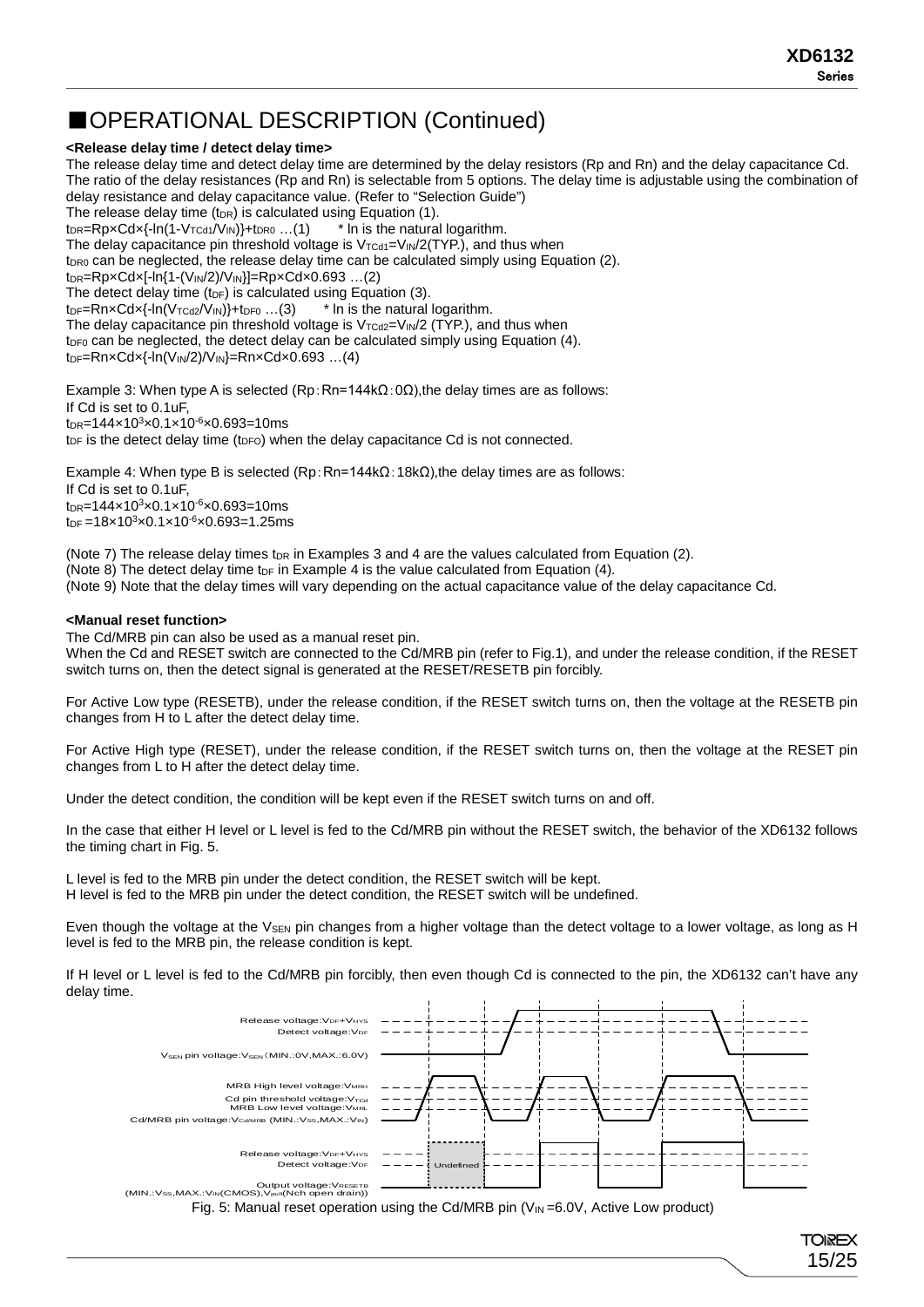### ■OPERATIONAL DESCRIPTION (Continued)

#### **<Surge voltage protection function>**

A surge voltage protection circuit is incorporated into the V<sub>SEN</sub> pin. A surge current of +2.5mA(≧200ms), -2.5mA(≧20ms) is possible.

A positive surge current (ISENSURGE(+)) flows when M1 is turned ON by a SURGE VOLTAGE PROTECT BLOCK signal.

A negative surge current ( $I_{\text{SENSURGE}(\cdot)}$ ) is made to flow by the M1 parasitic diode.

When a positive surge current flows and the surge voltage protection circuit activates, the V<sub>SEN</sub> pin voltage rises in proportion to the  $V_{IN}$  voltage and surge current, so adjust the  $I_{SEN}$  current with an external resistor so that the  $V_{SEN}$  pin voltage does not exceed the operating voltage. Refer to Fig. 7.

※The VSEN voltage rise is most pronounced at high temperature.

Example 5: When  $V_{IN}=3.3V$  and  $I_{SENSURE(+)}=2.5mA$  (MAX), the V<sub>SEN</sub> pin voltage from Fig. 7 is 5.6V. If the maximum battery voltage (+B) pin voltage is 100V, a voltage of (100-5.6)=94.4V will be applied to the R1 resistor. To keep the surge current from exceeding 2.5mA, use a resistance of R1=V/I=94.4/0.0025=37.8kΩ or above.

Example 6: When  $V_{IN} = 3.3V$  and  $I_{SENSURGE(\cdot)} = -2.5mA(MAX)$ , Vf of the parasitic diode M1 is -0.9V (MAX). If the battery voltage (+B) maximum is -100V, the voltage applied to the R1 resistor will be {-100 - (-0.9)} = -99.1V. To limit the surge current to -2.5mA, set the R1 resistance to R1 = V/I= -99.1/-0.0025 = 39.6kΩ or higher.

If the surge voltage on the positive side is different from the negative side, calculate the R1 resistance value using the side where the voltage difference applied to the R1 resistor is greatest.



Fig. 6: Surge voltage protect circuit



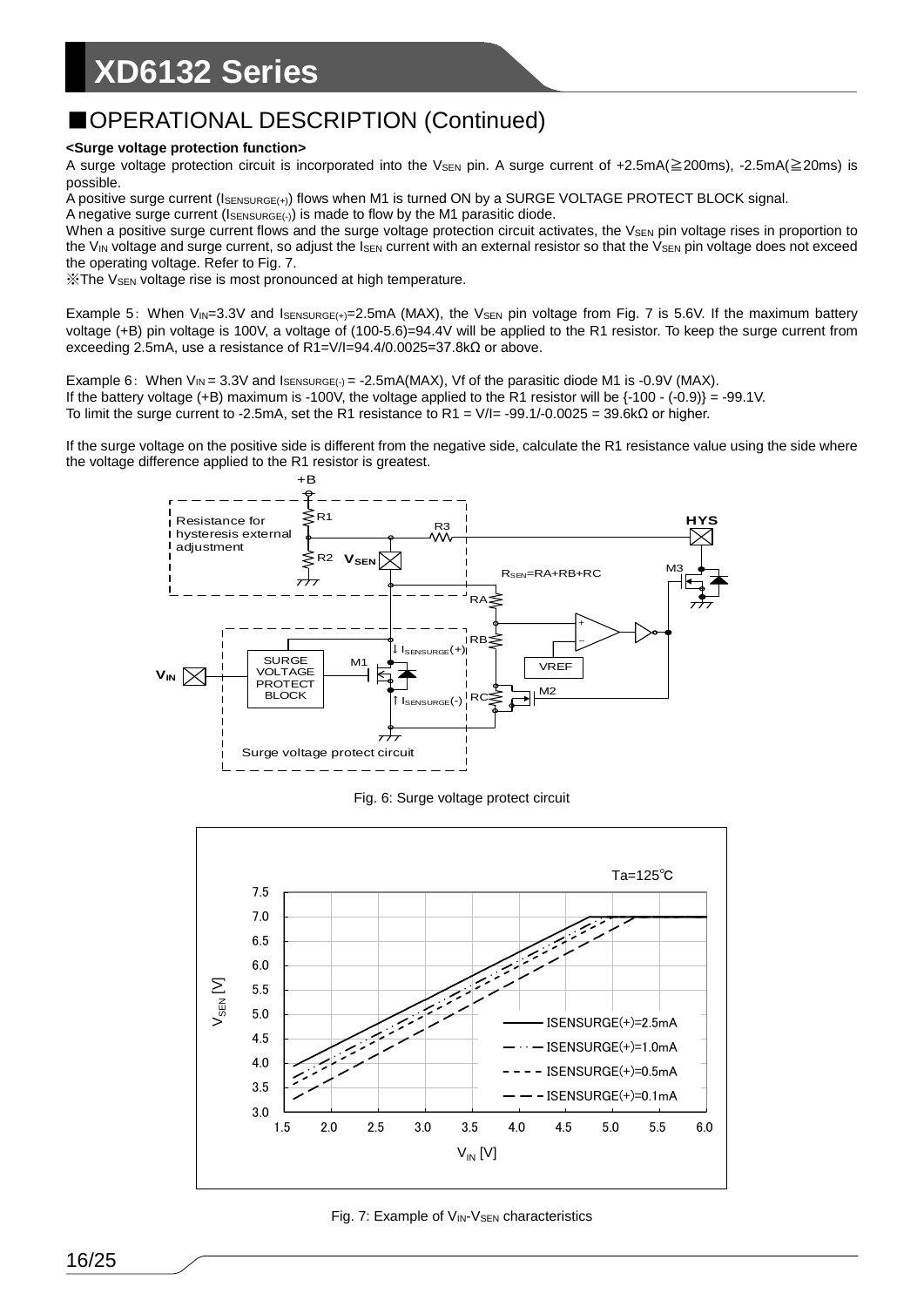### ■NOTES ON USE

1) Please use this IC within the stated maximum ratings. For temporary, transitional voltage drop or voltage rising phenomenon, the IC is liable to malfunction should the ratings be exceeded.

2) The power input pin voltage may fall due to the flow through current during IC operation and the resistance component between the power supply and the power input pin.

In the case of CMOS output, a drop in the power input pin voltage may occur in the same way due to the output current. When this happens, if the power input pin voltage drops below the minimum operating voltage, a malfunction may occur.

3) Note that large, sharp changes of the power input pin voltage may lead to malfunction.

4) Power supply noise is sometimes a cause of malfunction. Sufficiently test using the actual device, such as inserting a capacitor between V<sub>IN</sub> and GND.

5) Internal hysteresis is not initially included with the product. Connect external resistors to the V<sub>SEN</sub> pin and HYS pin to add a hysteresis of 1% or more. Note that if hysteresis is not added with external resistors, oscillation will occur when switching takes place at the detect voltage or the release voltage.

6) There is a possibility that oscillation will occur if the resistances of the V<sub>SEN</sub> pin and HYS pin are high. Use a resistance of 1MΩ or less between the node to monitor and V<sub>SEN</sub> pin, and between the V<sub>SEN</sub> pin and HYS pin.

7) Exercise caution if  $V_{IN}$  and  $V_{SEN}$  are started in common, as the output will be undefined until  $V_{IN}$  reaches the operating voltage.

8) For a manual reset function, in case when the function is activated by feeding either MRB H level or MRB L level to Cd/MRB pin instead of using a reset switch, please note these phenomena below;

・The RESET output signal will be undefined when MRB H is fed to Cd/MRB pin under the detect condition.

 $\cdot$  The RESET output signal will be undefined based on the voltage relationship between  $V_{\text{SEN}}$  pin and Cd/MRB pin.

9) When an N-ch open drain output is used, the  $V_{RESETB}$  voltage at detection and release is determined by the pull-up resistance connected to the output pin. Refer to the following when selecting the resistance value.

At detection:

VRESETB=Vpull/(1+Rpull/RON)

Vpull:Voltage after pull-up

Ron<sup>(\*1)</sup>: ON resistance of N-ch driver M6 (calculated from VRESETB/IRBOUTN based on electrical characteristics) Example: When V<sub>IN</sub>=2.0V<sup>(\*2)</sup>, R<sub>ON</sub>=0.3/4.2×10<sup>-3</sup>=71.4Ω (MAX.).

If it is desired to make  $V_{RESETB}$  at detection 0.1V or less when  $V_{pull}$  is 3.0V,

 $R_{pull}=\{(V_{pull}/V_{RESETB})-1\} \times R_{ON}=\{(3/0.1)-1\} \times 71.4=2.1 \, \text{k}\Omega$ 

Therefore, to make the output voltage at detection 0.1V or less under the above conditions, the pull-up resistance must be 2.1kΩ or higher.  $(1)$  Note that R<sub>ON</sub> becomes larger as  $V_{IN}$  becomes smaller.

 $(2)$  For V<sub>IN</sub> in the calculation, use the lowest value of the input voltage range you will use.

At release:

VRESETB=Vpull/(1+Rpull/Roff) Vpull: Voltage after pull-up Roff: Resistance when N-ch driver M6 is OFF (calculated from VRESETB/ILEAKN based on electrical characteristics)

Example: When V<sub>pull</sub> is 6.0V, R<sub>off</sub>=6/(0.1×10<sup>-6</sup>)=60MΩ (MIN.). If it is desired to make VRESETB 5.99V or higher,

 $R_{pull}=\{(V_{pull}/V_{RESETB})-1\} \times R_{off}=\{(6/5.99)-1\} \times 60 \times 10^6 \doteqdot 100 \ \text{k}\Omega$ 

Therefore, to make the output voltage at release 5.99V or higher under the above conditions, the pull-up resistance must be 100kΩ or less.

10) If the discharge time of the delay capacitance Cd at detection is short and the delay capacitance Cd cannot be discharged to ground level, charging will take place at the next release operation with electric charge remaining in the delay capacitance Cd, and this may cause the release delay time to become noticeably short.

11) If the charging time of the delay capacitance Cd at release is short and the delay capacitance Cd cannot be charged to the VIN level, the delay capacitance Cd will discharge from less than the VIN level at the next detection operation, and this may cause the detect delay time to become noticeably short.

12) Torex places an importance on improving our products and their reliability. We request that users incorporate fail-safe designs and post-aging protection treatment when using Torex products in their systems.

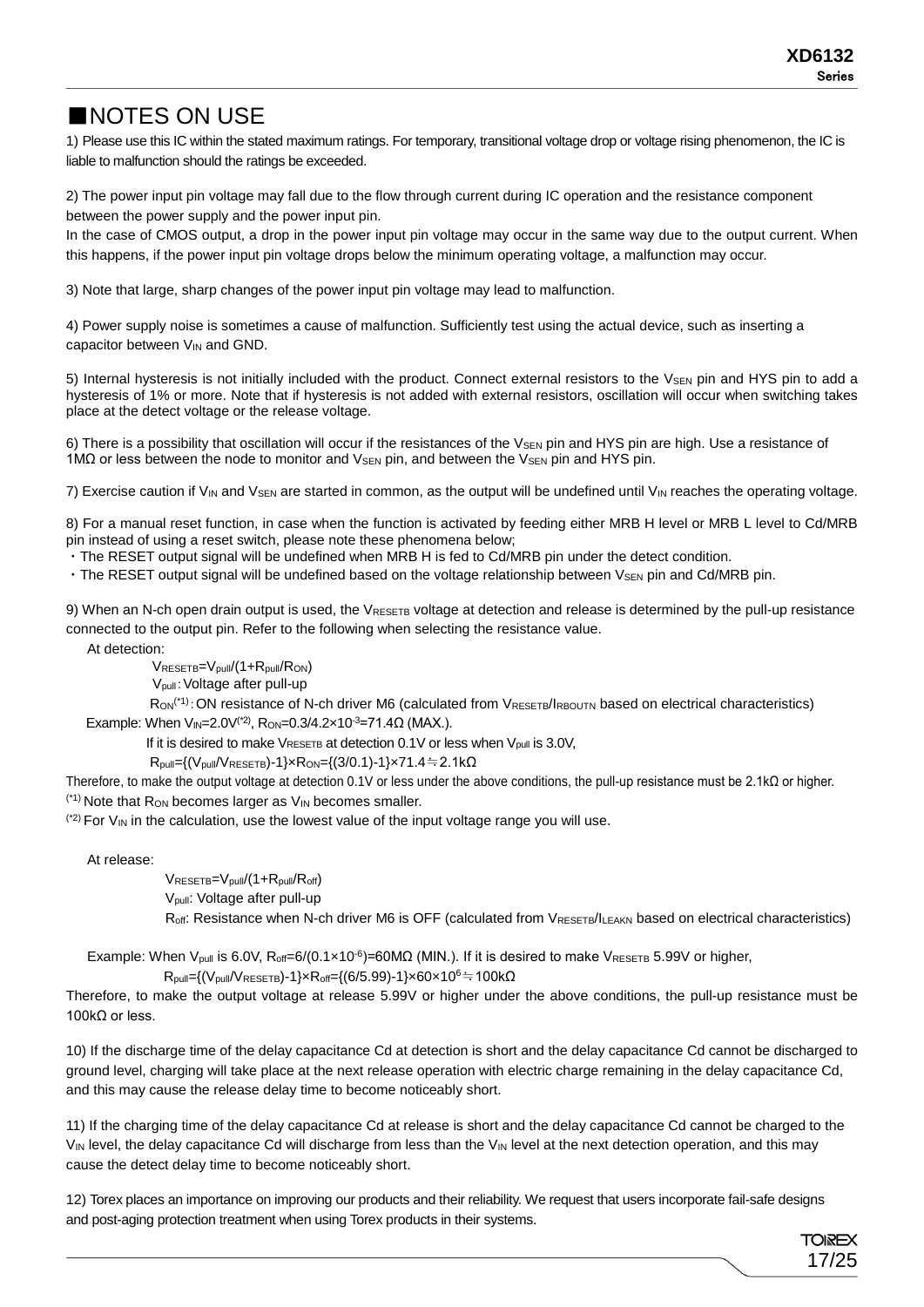### **TYPICAL PERFORMANCE CHARACTERISTICS**

(1) Detect, Release Voltage vs. Ambient Temperature (2) Output Voltage vs Sense Voltage



(3) Supply Current vs. Ambient Temperature









XD6132  $V_{\text{SEN}}=V_{\text{DF}}\times 1.1V$ 2.5 Supply Current2 : I<sub>ss2</sub> (µA) Supply Current2 : I<sub>SS2</sub> ( $\mu$ A) 2.0  $\overline{6}$  OV 1.5  $V_{IN}$ =1.6V 1.0 0.5 0.0 -50 -25 0 25 50 75 100 125 150 Ambient Temperature : Ta (℃)



XD6132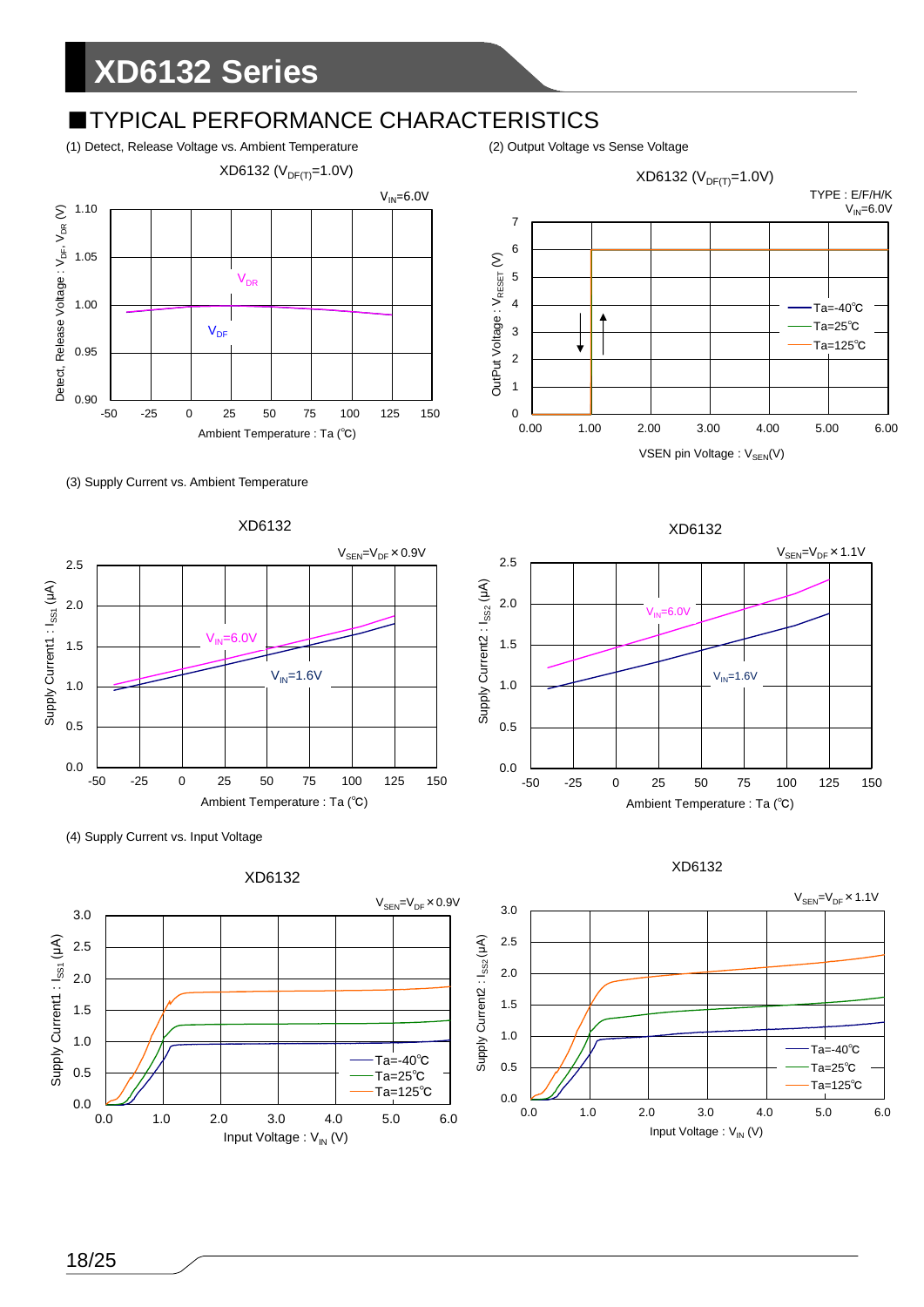#### ■TYPICAL PERFORMANCE CHARACTERISTICS (Continued)

(5) Sense Resistance vs Ambient Temperature



(6) Delay Resistance vs Ambient Temperature













XD6132



**TOIREX** 19/25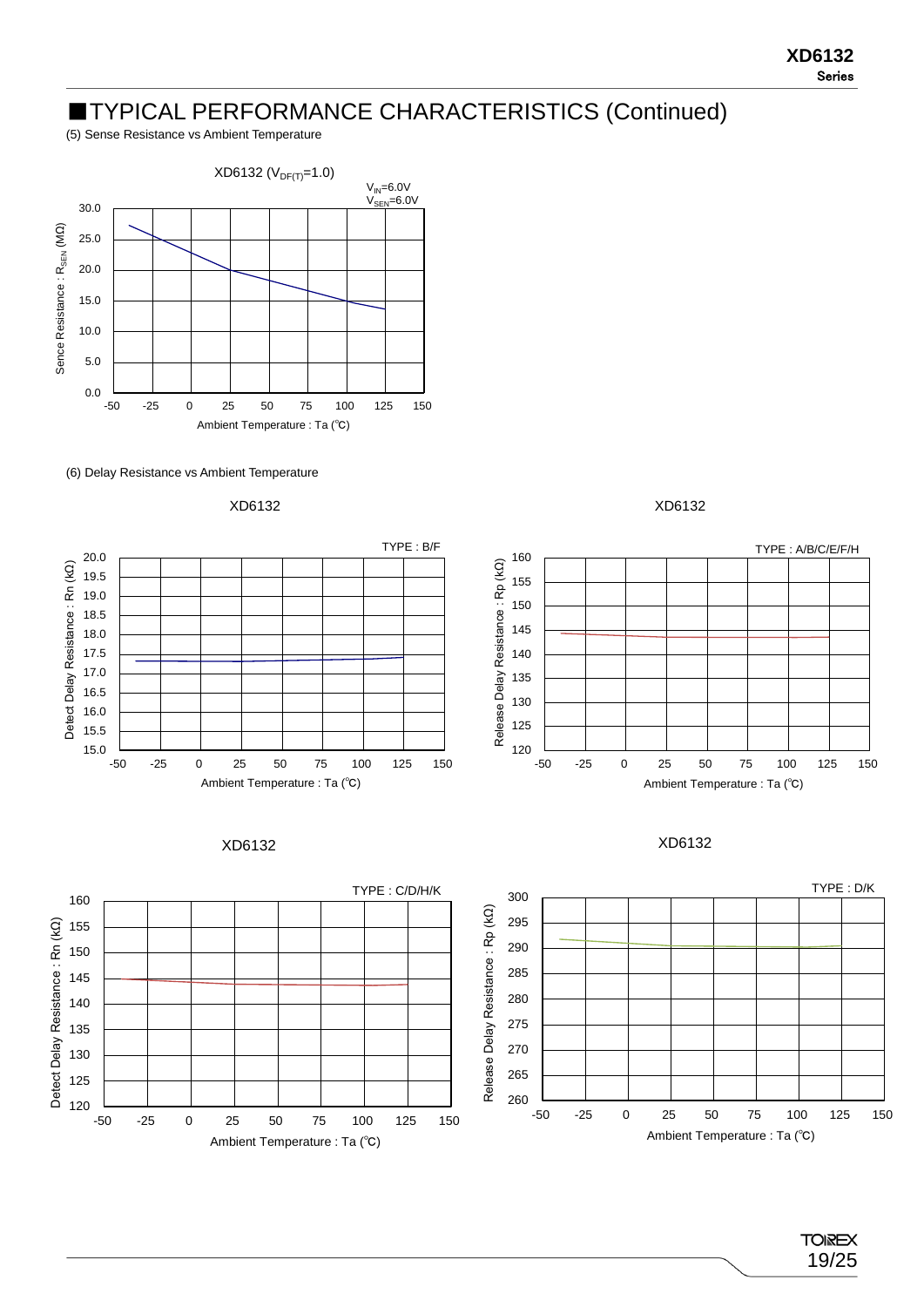### ■TYPICAL PERFORMANCE CHARACTERISTICS (Continued)



#### (8) Hysteresis Output Current vs Ambient Temperature (9) Hysteresis Output Current vs Input Voltage



(10) Hysteresis Output Leakage Current vs Ambient Temperature (11) RESET(RESETB) Output Current vs Ambient Temperature









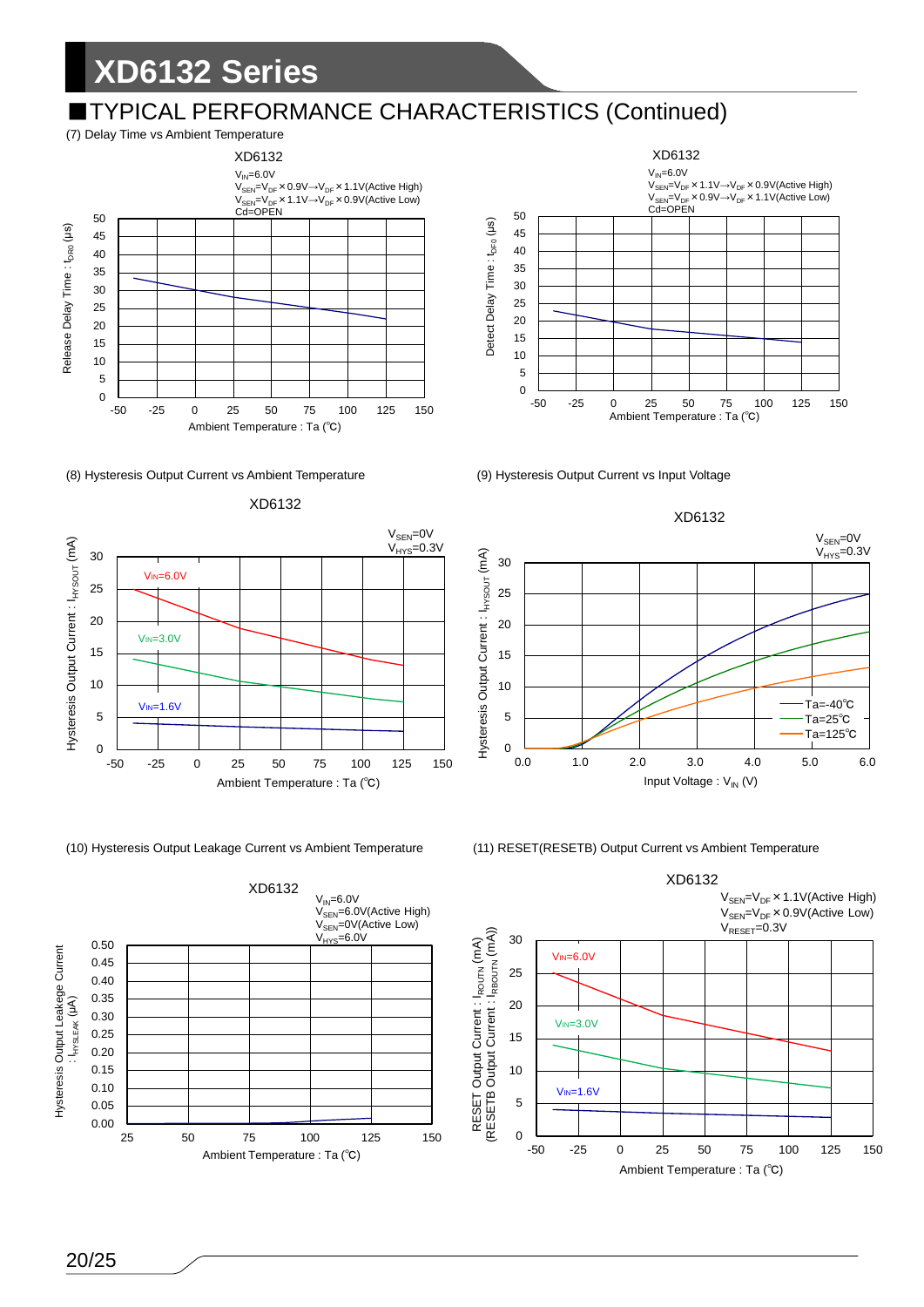### ■TYPICAL PERFORMANCE CHARACTERISTICS (Continued)

(12) RESET(RESETB) Output Current vs Input Voltage (13) RESET(RESETB) Output Current vs Ambient Temperature

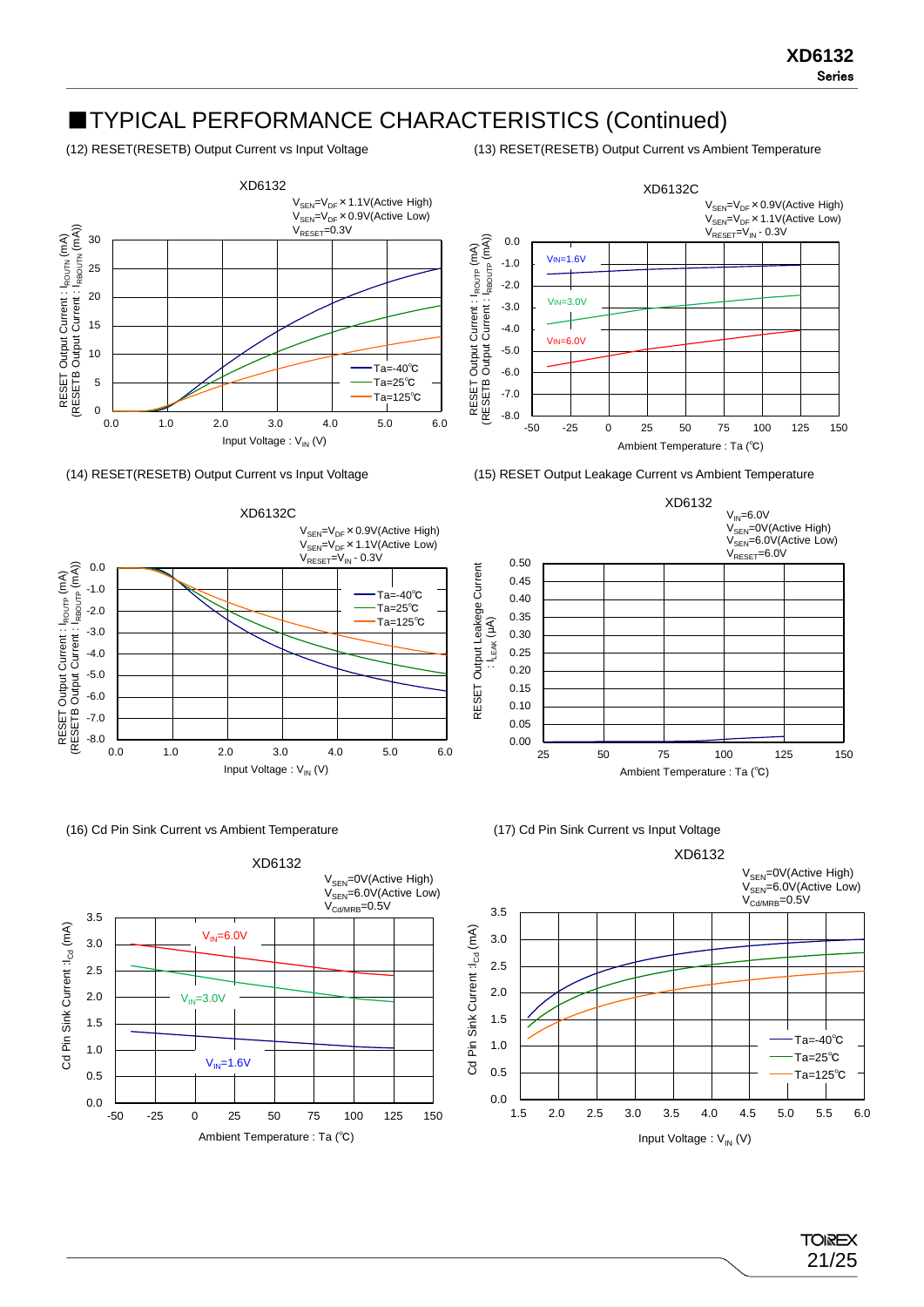### ■TYPICAL PERFORMANCE CHARACTERISTICS (Continued)

(18) Cd Pin Threshold Voltage vs Ambient Temperature





XD6132



(19) MRB High Level Voltage vs Ambient Temperature (20) MRB Low Level Voltage vs Ambient Temperature

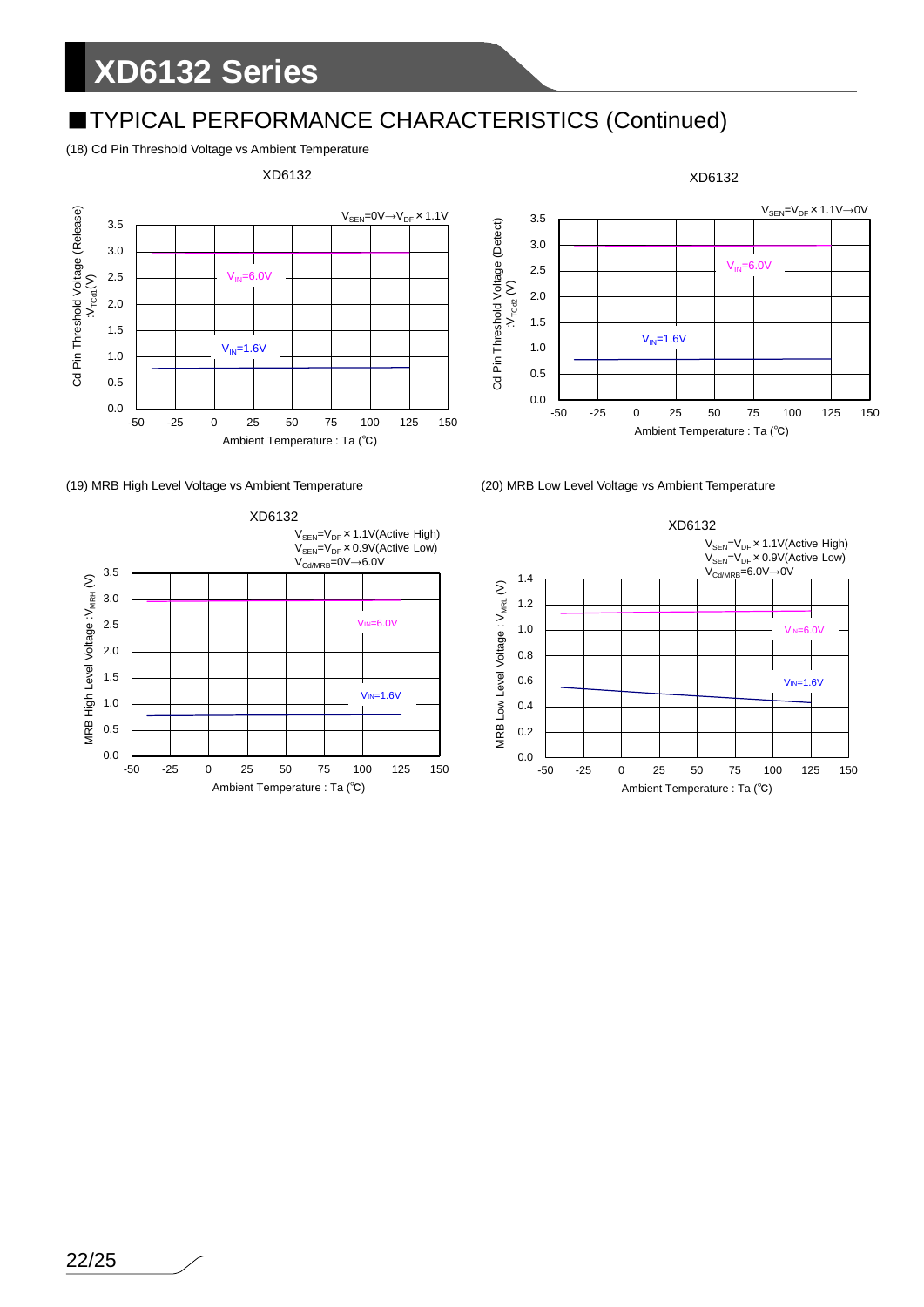### ■PACKAGING INFORMATION

For the latest package information go to, [www.torexsemi.com/technical-support/packages](https://www.torexsemi.com/technical-support/packages/)

| PACKAGE | <b>OUTLIN / LAND PATTERN</b> | THERMAL CHARACTERISTICS |                                 |  |  |  |  |
|---------|------------------------------|-------------------------|---------------------------------|--|--|--|--|
| SOT-26  | SOT-26 PKG                   | <b>Standard Board</b>   | <b>SOT-26 Power Dissipation</b> |  |  |  |  |
| USP-6C  |                              | Standard Board          |                                 |  |  |  |  |
|         | USP-6C PKG                   | JESD51-7 Board          | <b>USP-6C Power Dissipation</b> |  |  |  |  |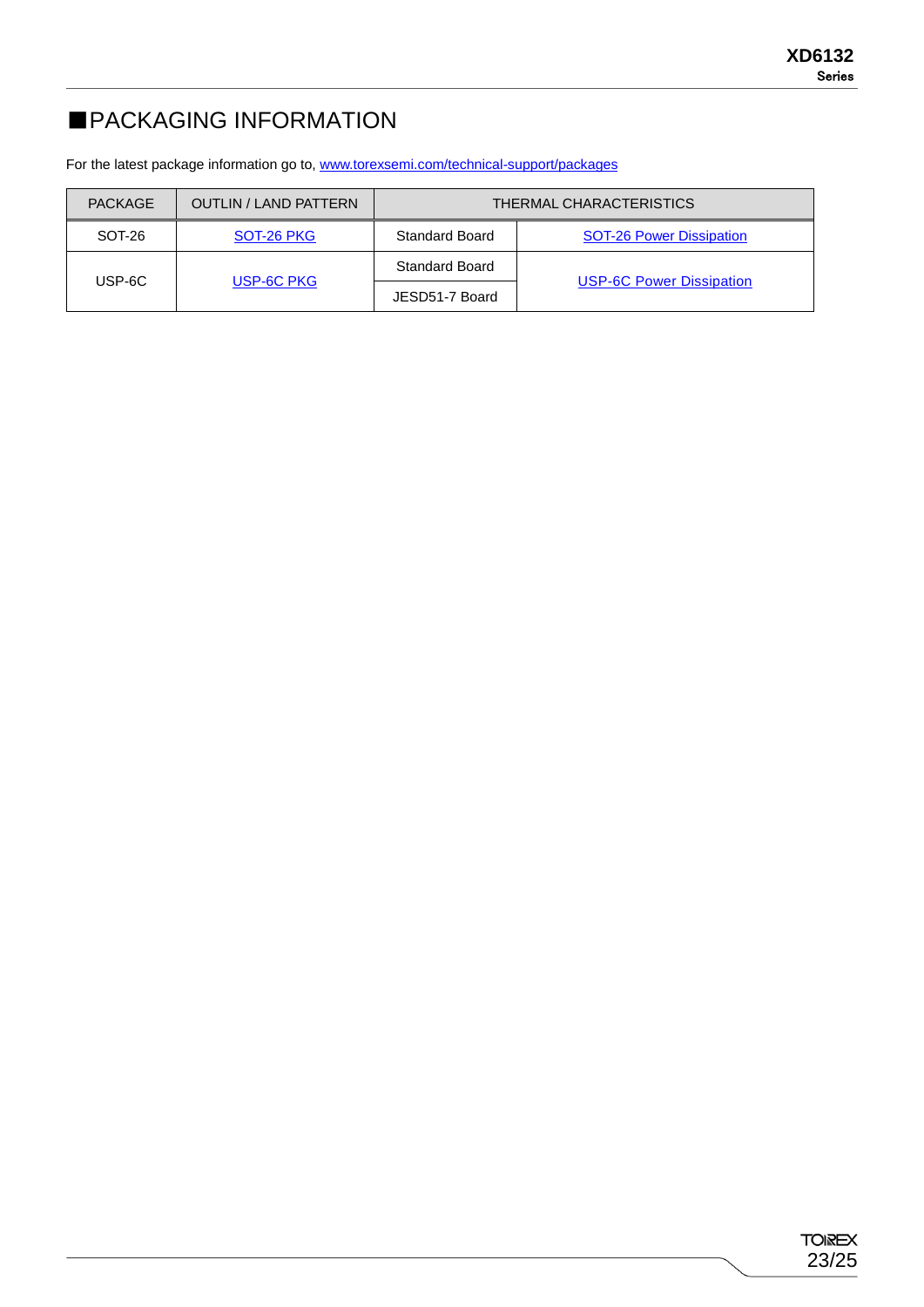#### ■MARKING RULE



#### represents products series

| MARK | <b>PRODUCT SERIES</b> |
|------|-----------------------|
|      | XD6132*******-Q       |

,③ represents internal sequential number 01, …,09, 10, …, 99, A0, …, A9, B0, …, B9, …, Z9… repeated. (G, I, J, O, Q, W excluded)

USP-6C



,⑤ represents production lot number

- ~09, 0A~0Z, 11~9Z, A1~A9, AA~AZ, B1~ZZ in order.
- (G, I, J, O, Q, W excluded)
- \* No character inversion used.

\*Represent product name (full product number) based on mark ①.